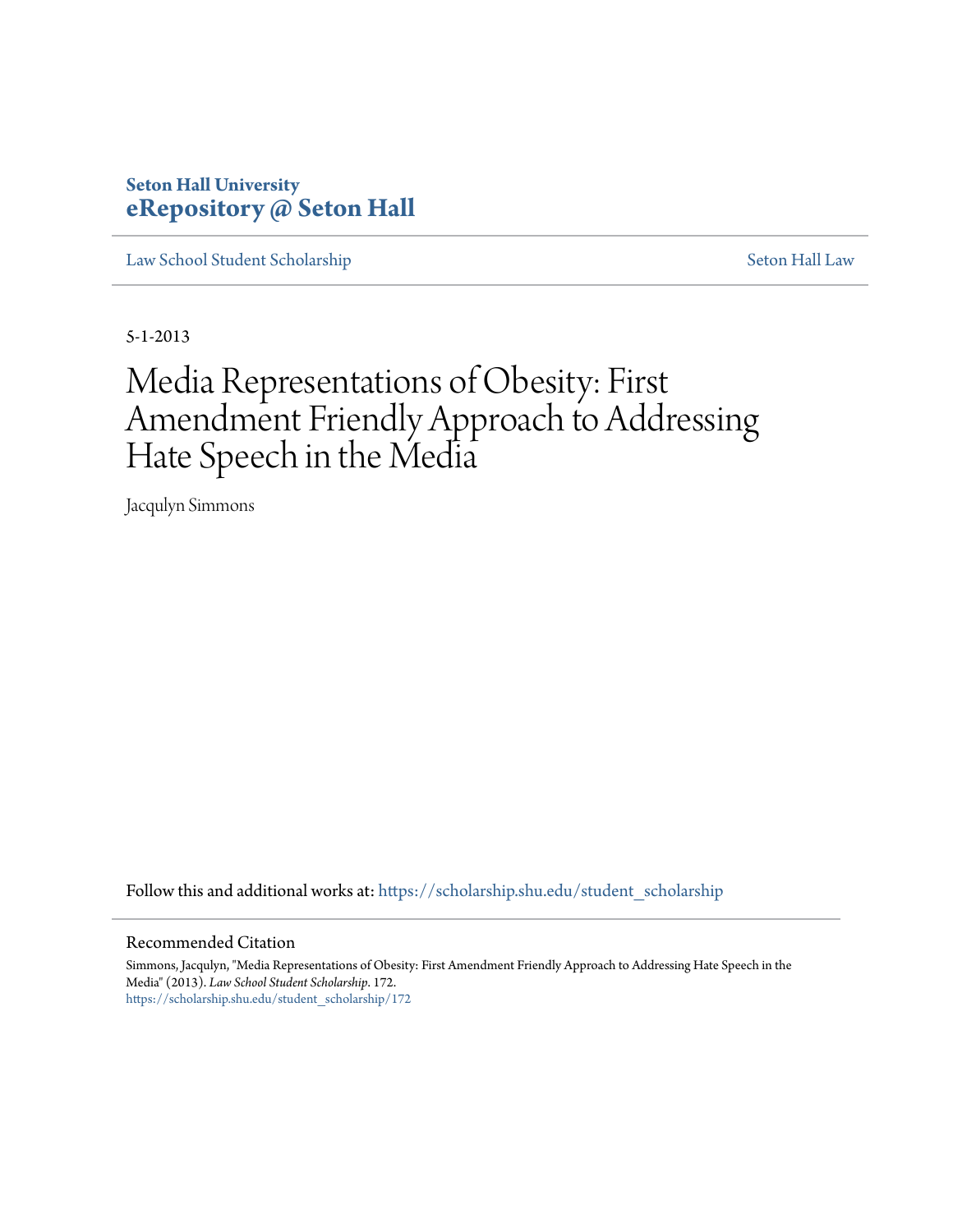# **Media Representations of Obesity: First Amendment Friendly Approach to Addressing Hate Speech in the Media**

Jacqulyn Simmons

#### **Introduction**

Mass media sets the agenda for public discourse by their selection of what is newsworthy, or worth reporting.<sup>1</sup> The discourse surrounding obesity, most often describes the condition as an epidemic, and most frequently uses war metaphors.<sup>2</sup> In fighting obesity, however, we most often fight ourselves and loved ones,<sup>3</sup> alienating those who should be closest to us by constructing a veil of shame, condemnation, stigma, and stereotype.

Though media is most often conceptualized as a tool for transmitting information, it also has the power to identify, name and shape issues, informing public opinion on a given subject.<sup>4</sup> This is particularly salient when mainstream media reports, or fails to report, events involving marginalized groups.<sup>5</sup> The public representations of obesity do not merely inform us of "medical or biomedical 'facts', but also create meanings that influence cultural understandings of health, the body, and eating," as well as understandings of the value of individuals.<sup>6</sup>

The number of articles reporting on the epidemic nature of obesity has dramatically increased in recent years demonstrating a reframing of the issue. Specifically, the perception of

<sup>2</sup> Emma Rich & John Evans, "*Fat Ethics" – The Obesity Discourse and Body Politics*, 3 Social Theory & Health 341, 342 (2005), *see also* Lee F Monaghan, *Discussion Piece: A Critical Take on the Obesity Debate*, 3 SOCIAL

THEORY & HEALTH 302, 306 (2005)("in the war against fat, it often makes sense to become a smaller target"). <sup>3</sup> Christian S. Crandall, *Prejudice Against Fat People: Ideology and Self-Interest*, 66 J. PERSONALITY & PSYCHOL. 882, 883 (1994) ("Fat people are denigrated by thin people, heath care workers, employers, peers, potential romantic partners, their parents and even by themselves.") (citations omitted).

<sup>4</sup> Lorie M. Graham, *A Right to Media?*, 41 Colum. Human Rights L. Rev. 429, 429 (2010).

<sup>&</sup>lt;sup>1</sup> Maxwell E. McCombs & Donald L. Shaw, *The Agenda-Setting Function of Mass Media*, 36:2 THE PUBLIC OPINION QUARTERLY 176, (Summer 1972)(showing a nearly perfect 1:1 correlation between what the major item emphasis portrayed by the media and what respondents independently judged to be important issues).

 $<sup>5</sup>$  Id.</sup>

<sup>6</sup> Rich, *supra* note 2 at 344.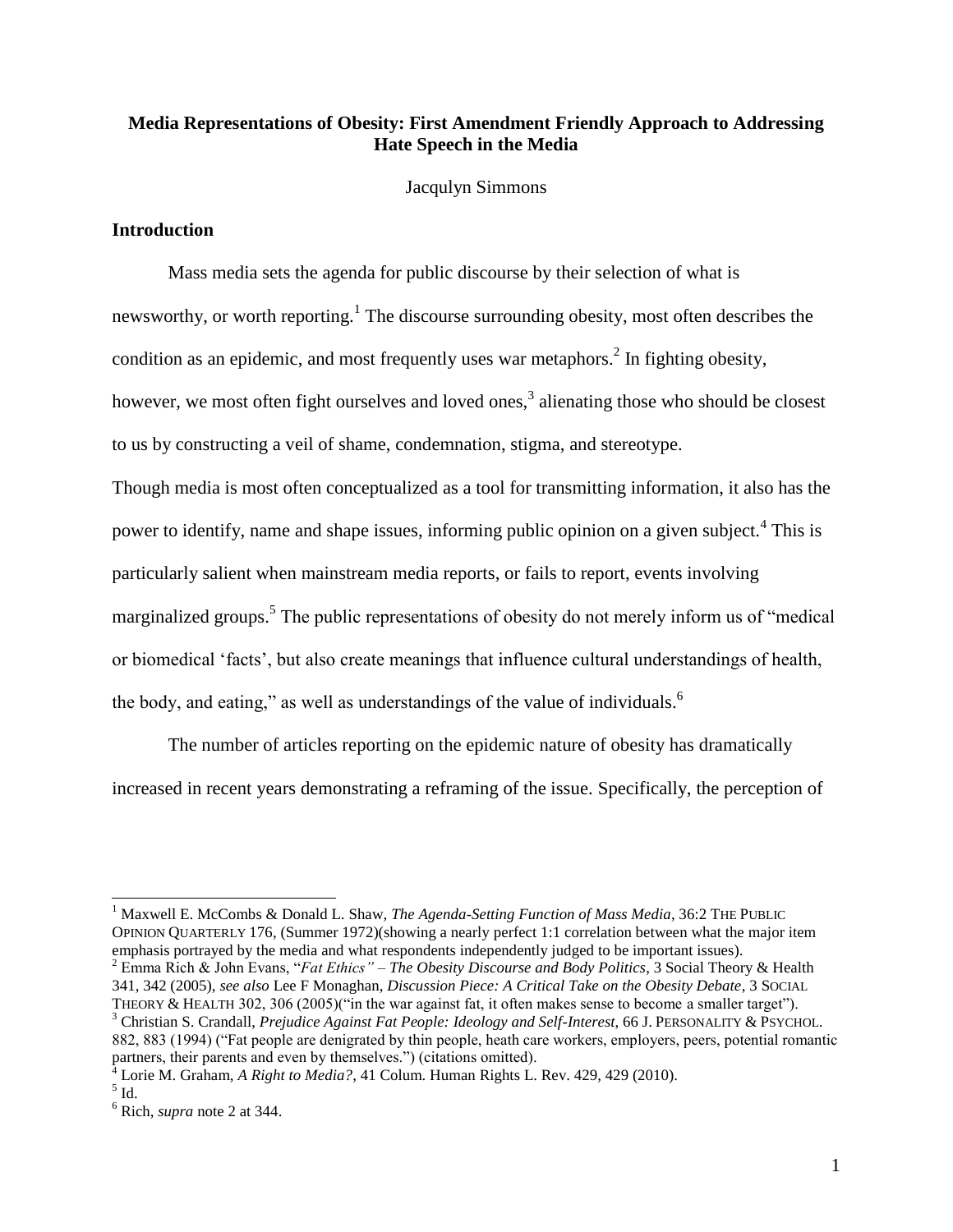fat has altered in the last one hundred years as societal perceptions of beauty have changed.<sup>7</sup> The prejudice against fat birthed in a twentieth century ideal has created obesity as a physiological condition, where medical data remain unclear.<sup>8</sup> Only in recent years has obesity become a quasimedical "epidemic;" an epidemic that has largely been constructed through media discourse on weight.<sup>9</sup> Such discourse relies on inferences drawn from an ethos that pre-dates obesity's designation as a medical condition or American epidemic.<sup>10</sup> It is a discourse largely developed and distributed by mass media $11$  which, rather than focusing on actual health outcomes, centers around the generation and perpetuation of weight-based bias. Specifically, obesity has been defined as a "'post-modern epidemic,' one in which unevenly medicalized phenomena lacking a clear pathological basis get cast in the language and moral panic of more 'traditional' epidemics."<sup>12</sup> Although we are continually warned of the "obesity crisis," the relationships between obesity and health are far more complex and contradictory than the media discourse would lead us to believe.<sup>13</sup>

<sup>7</sup> *See* Jane Byeff Korn, *Fat*, 77 B.U. L. REV. 25, 30-32 (1997) ("The slimming of American women . . . is a recent obsession following a 'marked trend toward an increasingly thin ideal in women's beauty.' Only in the last seventy years or so has western culture equated slimness with beauty. 'Between 1400 and 1700, . . . fat was considered fashionable and erotic.'"); Natalie Boero, *All the News that's Fat to Print: The American "Obesity Epidemic" and the Media*, 30 QUAL. SCIOL. 41, 41 (2007).

<sup>8</sup> KAREN E. FIELDS & BARBARA J. FIELDS, RACECRAFT: THE SOUL OF INEQUALITY IN AMERICAN LIFE, Verso Books (2013) (arguing that the assumption that racial prejudice is built upon differentiation in skin tone is false. Rather, the concept of race is a societal construct fabricated in order to justify the prejudice against, and subjugation of, minority groups.) Similarly, the concept of obesity arose 30 years after the initiation of prejudice based upon fat which coincided with a preference for natural thinness when the corset was abandoned.

<sup>&</sup>lt;sup>9</sup> Natalie Boero, *All the News that's Fat to Print: The American "Obesity Epidemic" and the Media*, 30 QUAL. SCIOL. 41, 42 (2007) (Analyzing over 750 articles printed in the New York Times, the nation's paper of record, between 1990 and 2001. The analysis showed that almost half were printed after 1998, and the number grossly outweighed the number addressing smoking (544), AIDS (672) and pollution (531) in the same time period. The articles did "far more than reflect the existence of a biomedical epidemic.").

 $10$  Id. at 42.

 $11$  Id.

 $^{12}$  Id.

<sup>13</sup> Rich, *supra* note 2 at 343; Monaghan, *supra* note 2 at 306 ("clinical guidelines for obesity are derived not from a rigorous evidence base but from unfounded assumptions about weight, morbidity, and metabolic fitness. And they overlook extensive research linking physiological responses to stress/discrimination with central adiposity, hyperphagia and hypertension. And yet governments and health organizations talk about "tackling weight problems", while more expansive and intimately connected problems associated with social injustice [i.e. low socioeconomic status, lack of education, lack of access to healthcare] get hidden and suffocated by fat.").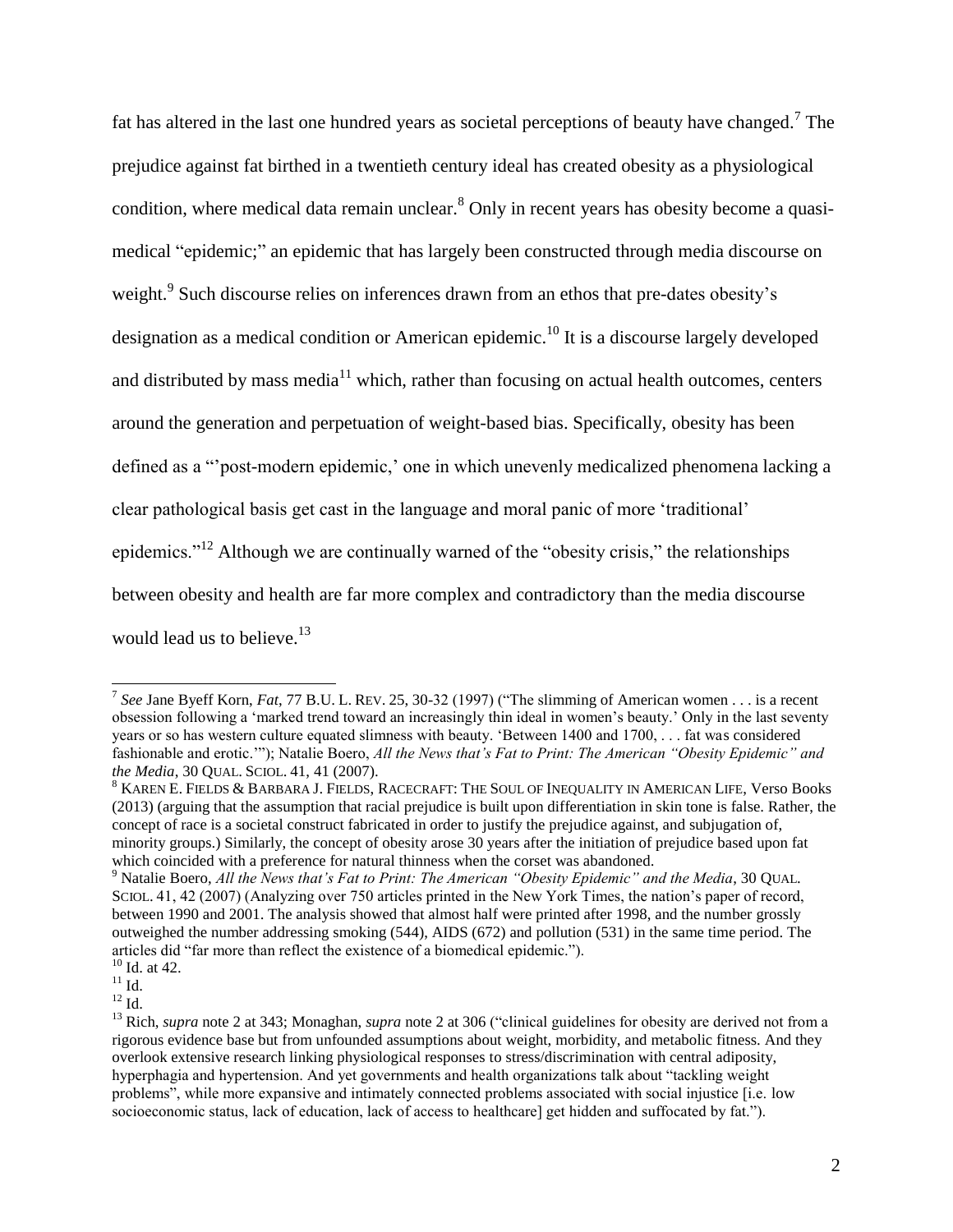Though there is no dispute that there has been an increase in average weights and in potential health problems associated with unhealthy lifestyles, the conflation of excess fat and being overweight exaggerates the seriousness of the "epidemic' and creates a moral panic where none is necessary.<sup>14</sup> Reporting in such a manner serves to perpetuate weight stigma, and descriptions used in the media are intended to appall and disgust,<sup>15</sup> further perpetuating bias. Indeed it has been observed that prejudice on the basis of weight is the last socially acceptable form of discrimination.

The myths about overweight individuals abound, feeding into prejudice and intolerance. The overweight are perceived to be lazy, unattractive, unintelligent, and lacking energy and motivation.<sup>16</sup> These myths are played out and perpetuated in popular television shows, movies, commercials, and advertisements. While there is a societal interest in promoting public health, fat hatred and fat shaming are not a necessary element in promoting healthy lifestyles. In fact, they are detrimental.<sup>17</sup> Moreover, pervasive portrayals of stereotypes contributes to the individual's experience of discrimination and prejudice, and via stereotype threat, limits performance of the stereotyped individual in response to the societal pressure.<sup>18</sup> Such representations in the media, which fabricate and perpetuate defamatory stereotypes promotes hatred and condemnation of obese individuals and creates a climate of fear: fear of ridicule,

l

<sup>15</sup> Specifically words used to describe overweight actors, such as "female hippo," "tractor-sized," "humongous," <sup>16</sup> Donald L. Bierman Jr., *Employment Discrimination Against Overweight Individuals: Should Obesity be a Protected Classification*, 30 SANTA CLARA L. REV. 951, 959 (1990) (noting The overweight are perceived to be lazy, slow, mentally disabled, and lacking energy). *See also* Korn, *supra* note 7 at 26 ("Society describes men and women who are obese as 'lazy, sexless, ugly, self-indulgent, and sloppy.' Others view the obese as "less intelligent, less creative, laier, dirtier and uglier than their thinner counterparts.").

<sup>17</sup> *See* Lucy Aphramor, *Is a Weight-Centered Health Framework Salutogenic? Some Thoughts on Unhinging Certain Dietary Ideologies*, 3 SOCIAL THEORY & HEALTH 315, 319 (2005) (listing consequences of dieting behaviors to include weight gain, compromised immunity, adverse skeletal integrity, decreased dietary quality, chronic dieting, poor body image, reinforcing a sense of failure, low mood, increased risk of laxative abuse/binge eating/purging/smoking, decreased exercise, and increased cardiovascular risk).

<sup>14</sup> Rich, *supra* note 2 at 343.

<sup>&</sup>lt;sup>18</sup> MICHAEL INZLICHT & TONI SCHMADER, STEREOTYPE THREAT: THEORY, PROCESS, AND APPLICATION (Oxford University Press 2011).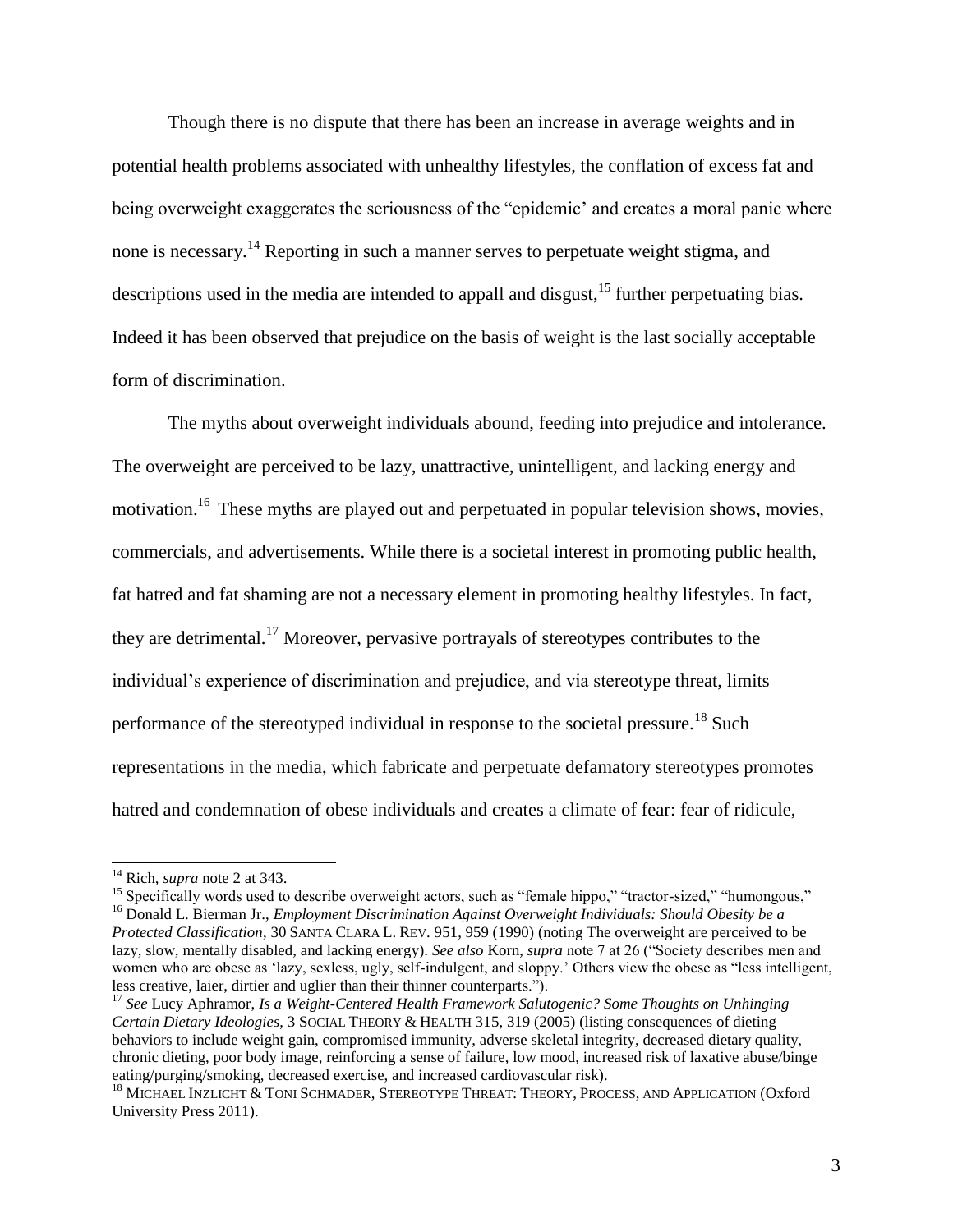discrimination, shame and isolation. This intimidation and subjugation is at the core of hate speech. $^{19}$ 

Though the preservation of freedom of expression is one of the most highly cherished of American constitutional guarantees, it is not absolute.<sup>20</sup> All speech is not created equal.<sup>21</sup> The Supreme Court has found that the government has a countervailing social interest that justifies some limitations on speech,<sup>22</sup> including libel and defamation.<sup>23</sup> Though hate speech, *per se* is not regulatable, it threatens the public peace via the shaming and silencing of its targets, and thereby falls outside First Amendment protection.<sup>24</sup>

The first section of this paper will focus on what constitutes hate speech, and determines that using the definition promulgated by leading thinker Jeremy Waldron,<sup>25</sup> the media representations of obese individuals comprise group libel which may be regulated under current First Amendment jurisprudence. The second section demonstrates the danger posed by the libelous representations of obese individuals seen most emphatically through stereotype threat and sanctioned discrimination. The third section examines the societal costs of obesity and determines that those do not warrant the treatment that obese individuals are exposed to in society and the media. The fourth section reviews various methods of remediation that aim to reduce incidents of obesity and yet are ineffective because of the perpetuation and internalization of stigma associate with weight-based bias. This section will also suggest methods to reduce the

<sup>&</sup>lt;sup>19</sup> Alexander Tsesis, *Dignity and Speech: The Regulation of Hate Speech in Democracy*, 44 WAKE FOREST L. REV.497, 499 (2009) (Hate speakers seek to intimidate targeted groups from participating in the deliberative process).

<sup>20</sup> U.S. Const. art I. "Congress shall make no law . . . abridging the freedom of speech, or of the press." *See* CASS SUNSTEIN, DEMOCRACY AND THE PROBLEM OF FREE SPEECH, xi (Free Press 1995) (observing that this protection most symbolizes American dedication to liberty under the law).

<sup>&</sup>lt;sup>21</sup> See Sunstein, *supra* note 20 at 8 (noting that in our current jurisprudence the differentiation between high and low value speech, though not clearly delineated, indicates that there is a basic assumption that there are some forms of speech more deserving of protection than others).

Chaplinsky v. New Hampshire, 315 U.S. 568, 572 (1942).

<sup>&</sup>lt;sup>23</sup> Tsesis, *supra* note 18 at 498.

<sup>24</sup> Id*.* at 502

 $^{25}$  JEREMY WALDRON, THE HARM IN HATE SPEECH (Harvard Press 2012).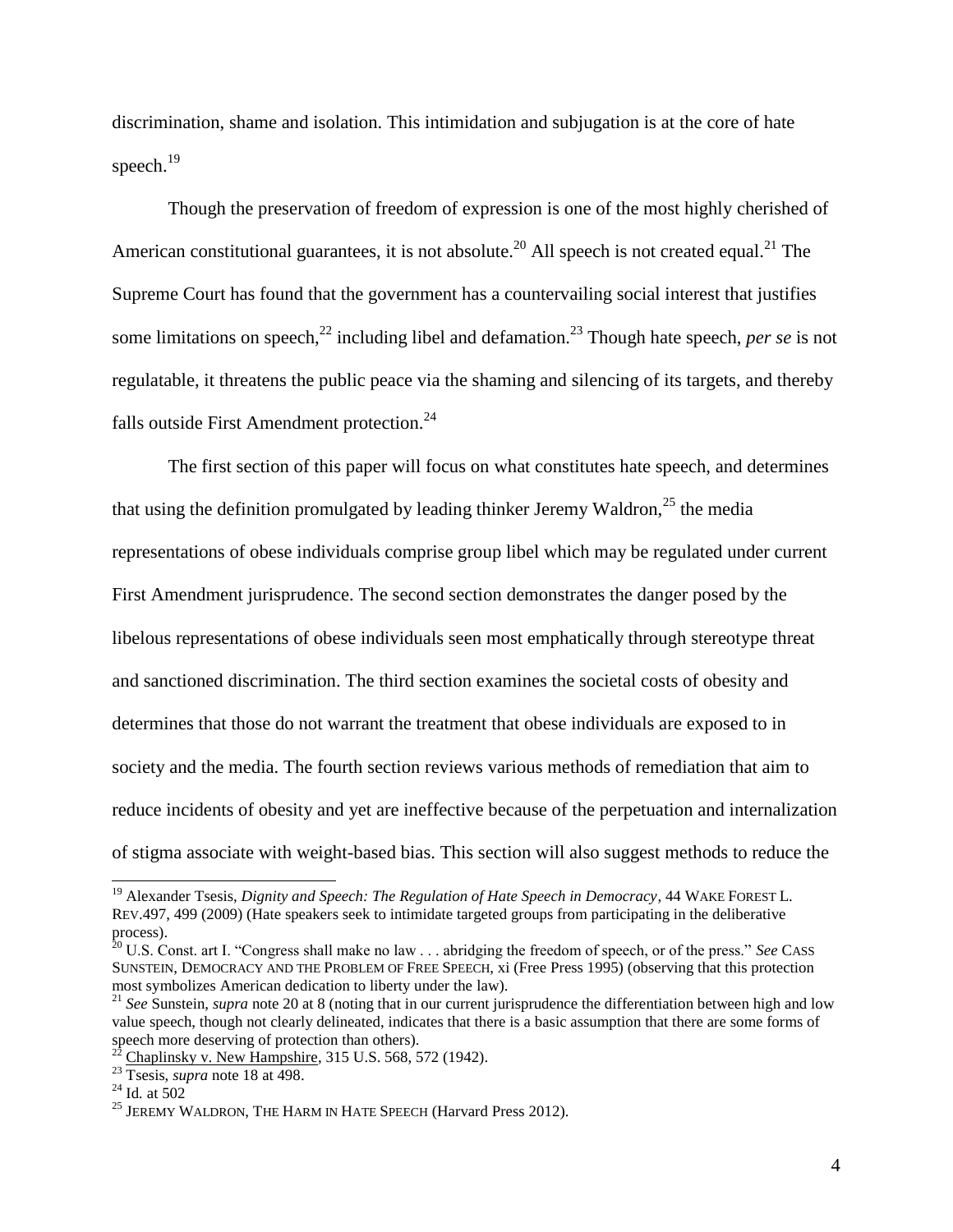harm inflicted by the thin-centric media through government prescription and proscription of certain speech. Ultimately, this paper argues that in order to further the interests of free speech in a democratic society, the deleterious representations of obese individuals in the media must be limited in order to lend a voice to the significant minority currently being silenced by weight bias.

#### **I. Media Representations of the Obese as Hate Speech**

The overweight are generally portrayed as lazy, oafish, grotesque, and less intelligent.<sup>26</sup> While it is not determined whether the media representations create the stereotypes or simply play into and repeat them, it is undisputed that this widely held perception is also widely displayed on the screen. Rebel Wilson, an up and coming actress who happens to be overweight, has made showings in several recent comedies. In *Pitch Perfect* she plays "Fat Amy," who, in order to remove the sting of the "skinny twig" girls talking about her behind her back, preemptively identifies herself as fat.<sup>27</sup> In the film *Bridesmaids* she plays the roommate of the main character, who has no job, gets a tattoo of a parasitic worm across her body that becomes infected, and has a questionably close relationship with her brother.<sup>28</sup> Melissa McCarthy also appears in *Bridesmaids*, where she is portrayed as crude, vulgar, uncultured (flopping over the sofa at a bridal boutique, uncontrollably overeating every chance she gets, her proposition of a male passenger on a plane mockable and awkward).<sup>29</sup> It is not until the end of the movie that we are briefly informed that she is presumably incredibly intelligent with an important government

<sup>26</sup> Lindsay Abrams, *A Case for Shaming Obese People – Tastefully*, THE ATLANTIC (Jan 23, 2013 12:47 PM ET). http://www.theatlantic.com/health/archive/2013/01/a-case-for-shaming-obese-people-tastefully/267446/ ("The obese are said to be lazy, self-indulgent, lacking in discipline, awkward, unattractive, weak-willed and sloppy, insecure and shapeless.").

<sup>&</sup>lt;sup>27</sup> PITCH Perfect (Universal Pictures 2012).

<sup>&</sup>lt;sup>28</sup> BRIDESMAIDS (Universal Pictures  $2011$ ).

 $^{29}$  Id.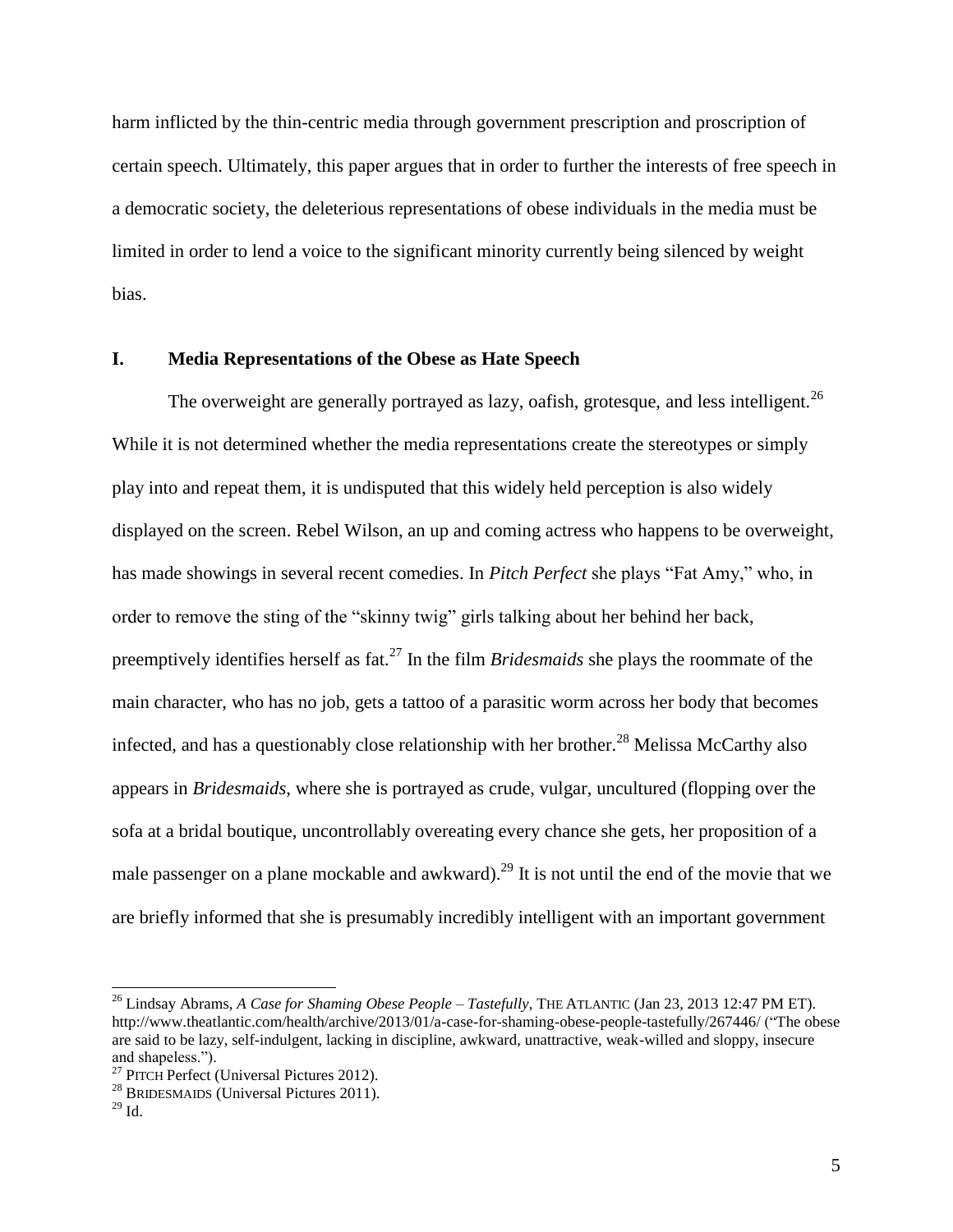position. More recent portrayals in *The Heat<sup>30</sup>* and *Identity Thief<sup>31</sup>* promise more of the same physical comedy, reliant upon quick and easy gag bits based on weight.

The censure is not limited to female portrayals. Overweight actors have always been the objects of ridicule.<sup>32</sup> Some use their obesity to make comic movies, throwing their weight around like a giant sight gag.<sup>33</sup> Others, like Marlon Brando, let their weight get out of control but were able to maintain success built upon a previous perception of being a "sex symbol."<sup>34</sup> Similar to the overweight ladies, overweight men by and large are portrayed as dimwitted, oafish and slovenly. Kevin James in *Paul Blart: Mall Cop*<sup>35</sup> is shown to be underachieving, clumsy, gluttonous, and inactive (relying on a Segue motor scooter to navigate a shopping mall),  $36$  who blunders his way into success and pseudo heroism. Such portrayal is despite the fact that he has demonstrated a charm and class when "made over" in a previous role in the film *Hitch*. <sup>37</sup> The constant derision of overweight characters provide easy fodder for entertainment writers and creates a social construct in which society finds it acceptable to make similar jokes in public. Moreover, the overweight individuals internalize this exchange, and expect to bear the brunt of such "comedic" diatribes.<sup>38</sup>

In line with James' kinder treatment in *Hitch*, media representations in which overweight individuals are featured prominently tend to be "makeover" shows. For example, programs such as *The Biggest Loser* or *Extreme Makeover* or MTV's *Made*, require overweight people to be

 $30$  THE HEAT (Twentieth Century Fox Film Co. 2013).

<sup>&</sup>lt;sup>31</sup> IDENTITY THIEF (Universal Pictures 2013).

 $32$  Shawn Lealos, 10 Overweight Actors, MADE MANUAL: INSTRUCTIONS FOR LIFE (Sep. 30, 2010), http://www.mademan.com/mm/10-overweight-actors.html.

 $33 \text{ Id.}$ 

 $34$  Id.

 $^{35}$  PAUL BLART: MALL COP

 $36$  Id.

<sup>37</sup> HITCH (Columbia Pictures Corp. 2005).

<sup>38</sup> George Gerbner & Larry Gross, *Living with Television: The Violence Profile*, 26:2 J. COMMUNICATION 172, 182 (Spring 1976) ("As any mythical world, television presents a selective and functional system of messages . . . Being buffeted by events and victimized by people denotes social impotence; ability to wrest events about, to act freely, boldly and effectively is a mark of dramatic importance and social power.").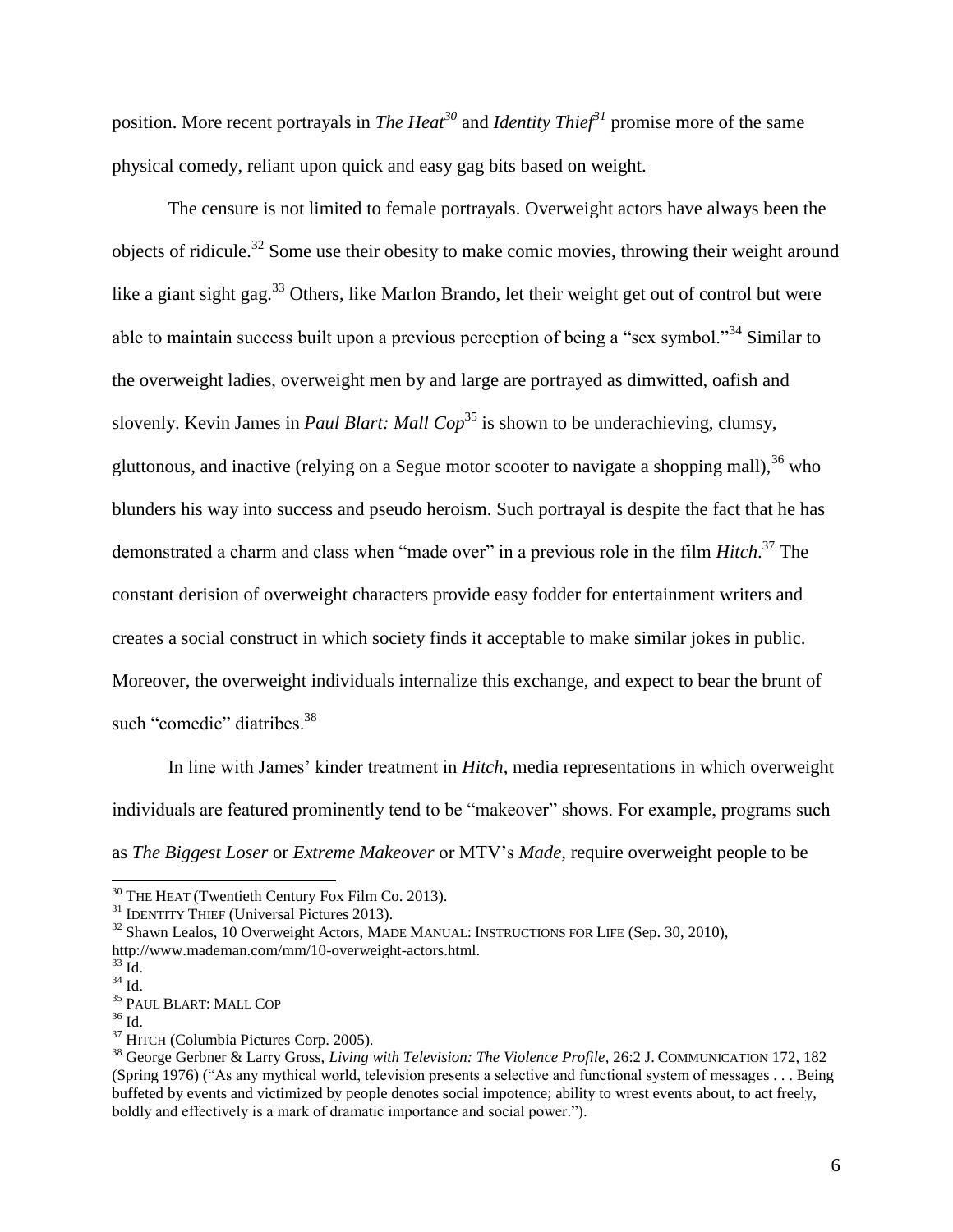maniacally driven or surgically altered to remove excess pounds. The message in those shows is clear: overweight people are only worth notice when they go to extremes to lose weight. Moreover, in a supreme act of victim blaming, these shows promote the misconception that obesity is a consequence of individual failure, rather than a mixture of individual, environmental, social and genetic influences.<sup>39</sup>

In addition to the way overweight individuals are *portrayed* in the media, of similar importance is the way that they are *precluded* from the media. The absence of representation, or underrepresentation, of some group of people in the media constitutes "symbolic annihilation."<sup>40</sup> This symbolic annihilation conveys to the missing group that they are not worthy of notice in the real world. Symbolic annihilation can be divided into three aspects: omission, trivialization and condemnation.<sup>41</sup> This multifaceted approach to coverage not only disparages the communities of identity, make members invisible through the explicit lack of representation in all forms of media. One does not see overweight or obese characters in the same proportion as seen in society. Up to 60% of the adult population is considered to be overweight, however only 25% of men and less than 10% of women on screen are at or above normal weight.<sup>42</sup> Moreover, one does not see overweight persons in the professions, or in positions of power or industry.<sup>43</sup> Nor are obese individuals portrayed as romantic interests, and if they are it is generally only for other overweight individuals which indicates that no one of "normal" size would wish to be romantically involved with someone who is overweight or obese.<sup>44</sup> This adds to the shame and denigration of a substantial portion of the population. Media and social bias becomes economic

 $39$  Id.

<sup>&</sup>lt;sup>40</sup> Id. ("Representation in the fictional world signifies social existence; absence means symbolic annihilation.").

<sup>&</sup>lt;sup>41</sup> See Gaye Tuchman, Making News: A Study in the Construction of Reality, Free Press (1978).

<sup>&</sup>lt;sup>42</sup> John Whyte, Media Portrayal of People who are Obese, 12:4 AMERICAN MEDICAL ASSOCIATION J. OF ETHICS VIRTUAL MENTOR 321, 321 (Apr. 2010).

 $43$  Id. at 322

 $44$  Id.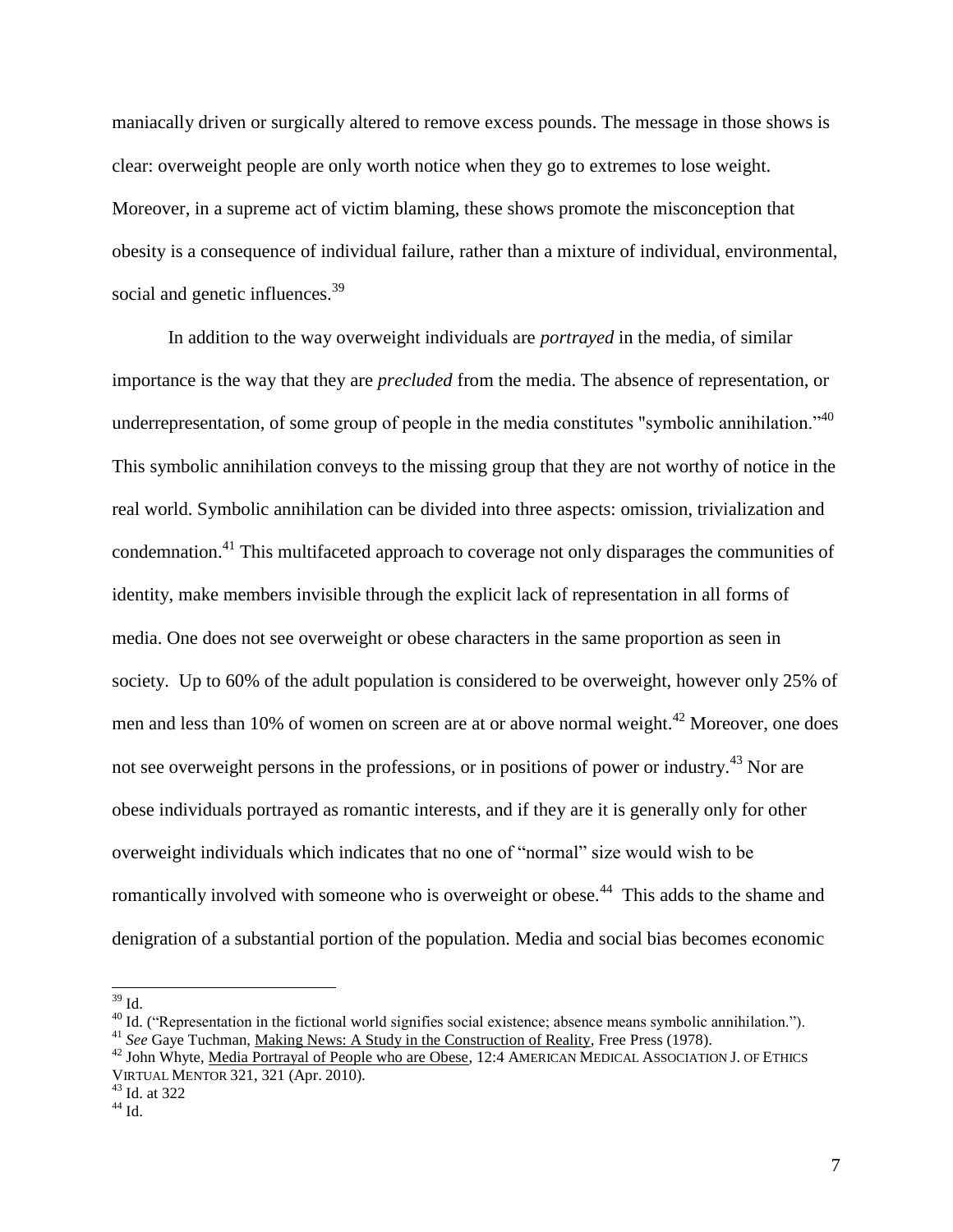bias as candidates who are overweight are less apt to be hired or promoted.<sup>45</sup> At the same time, norms for what is "normal" weight continue to slide down the scale.<sup>46</sup> Hollywood is fraught with waifish women, as the desired female aesthetic has diminished in recent years.<sup>47</sup> Such representations not only disempower the obese, but disempowers women who are consistently barraged by demands to take up less space, and be less visible.

The climate of fat hatred in the media is only growing more prevalent. News outlets are now reporting a call for fat shaming, the overt and intentional use of ridicule and condemnation, as a mechanism to remediate the "obesity epidemic."48 The premise behind the campaign is that such an approach would be similar to the "shaming" techniques used to combat cigarette smoking and drunk driving.49 However, there are substantial differences between smoking, drinking and obesity. One does not have to smoke, nor does one have to drink in order to survive. Even if the analogies defining obesity as due to an "addiction" were perfect, the principal difference is that one cannot simply stop eating. One must consume food in order to survive, and so the trigger for the addiction, if there is one, cannot be avoided. Moreover, the sufferers of the condition are forced to live in a culture permeated with food in the form of advertisements and inundated with readily accessible fast foods. More specifically, they are

<sup>45</sup> Steven L. Gortmaker et al., *Social and Economic Consequences of Overweight in Adolescence and Young Adulthood*, 329 NEW ENG. J. MED. 1008, 1011 (1993) ("Evidence from several studies indicates that obese persons, particularly women, are highly stigmatized in the United States. There is evidence of discrimination against obese persons, including 'employer prejudice,' and lower-than-expected levels of occupational attainment among overweight workers."). *See also* Korn, *supra* note 7 at 25 ("Studies indicate that obese women earn less than their thinner counterparts, and . . . that women are not fat because they are poor, rather they may be poor because they are fat.").

<sup>46</sup> *Who's Fat? New Definition Adopted*, CNN INTERACTIVE (June 17, 1998 2:10 PM),

http://www.cnn.com/HEALTH/9806/17/weight.guidelines/ (noting that millions of people became obese overnight with the change in standards adopted by the National Institute of Health based on the Body Mass Index which ignores the frame of the individual, uses the same weights for men and women, and does not take into account muscle mass).

<sup>&</sup>lt;sup>47</sup> Korn, *supra* note 7 at 25 ("Over the past few decades . . . women have faced increasing pressure to become slimmer, as evidenced by the changing ideal female image. Playboy centerfolds, for example, have become thinner … Meanwhile, Miss America pageant winners 'grew [one] inch taller and [five pounds] thinner. . . '").

<sup>48</sup> JoNel Aleccia, *Fat-Shaming May Curb Obesity, Bioethicist Says*, TODAY HEALTH (Jan 24, 2013 5:05 AM), http://todayhealth.today.com/\_news/2013/01/24/16664866-fat-shaming-may-curb-obesity-bioethicist-says?lite.  $^{49}$  Id.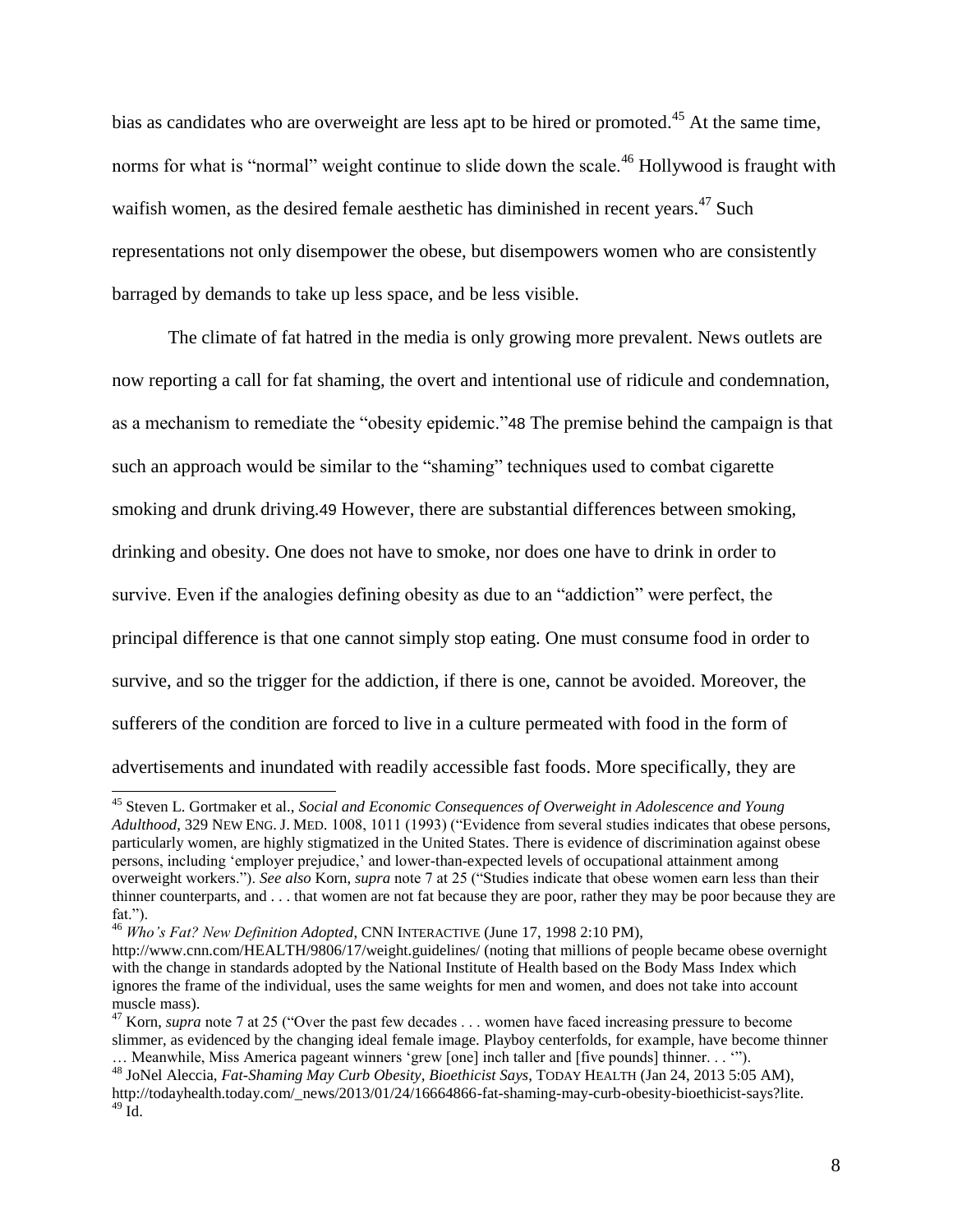enveloped in a society that equates food with reward and where social gatherings are constructed around the trigger. Moreover, the overweight are already demonstrably subject to such derision, though the societal approval remains somewhat tacit. Applying more shame to overweight individuals will only increase instances of weight gain, as shaming and indignity have been found to lead to *decrease* motivation to perform healthy behaviors.<sup>50</sup> Such fat shaming already exists in the negative portrayals of obese individuals, news media declaring war on such individuals, as well as the conspicuous absence of overweight individuals in media despite their significant presence in the American population. When taken together, such treatment creates the perception that overweight persons are less deserving of recognition and dignity.

Constitutional scholars are divided over permissible regulation of hate speech. Jonathan Rauch would argue that the representations of obese persons in the media do not constitute hate speech, but even if they did, they should not be regulated.<sup>51</sup> According to Rauch, the impulses driving the push to limit harmful speech are guided by egalitarian and humanitarian principles.<sup>52</sup> Theses principles seek to "help the oppressed and let in the excluded" and "stop verbal violence and the pain it causes" respectively.<sup>53</sup> To Rauch there is no greater threat to liberty than the humanitarian perspective, wherein individuals who have been offended have the right to redress and apology.<sup>54</sup> In fact, it is deadly to intellectual freedom and the pursuit of knowledge.<sup>55</sup> Thus, no matter what the harm caused by speech, even if violent, it should not be regulated. The humane norm that should be pursued is liberal science, according to Rauch, though it permits and even sometimes encourages offensive speech because it has been successful as a producer of

<sup>50</sup> *See generally* Jason D. Seacat & Kristin D. Mickelson, *Stereotype Threat and the Exercise/Dietary Health Intentions of Overweight Women*, 14:4 J. HEALTH PSYCHOL. 556 (May 2009).

<sup>&</sup>lt;sup>51</sup> JONATHAN RAUCH, KINDLY INQUISITORS, University of Chicago Press (1993).

 $52$  Id. at 28.

<sup>53</sup> Id.

 $54$  Id. at 26.

<sup>55</sup> Id.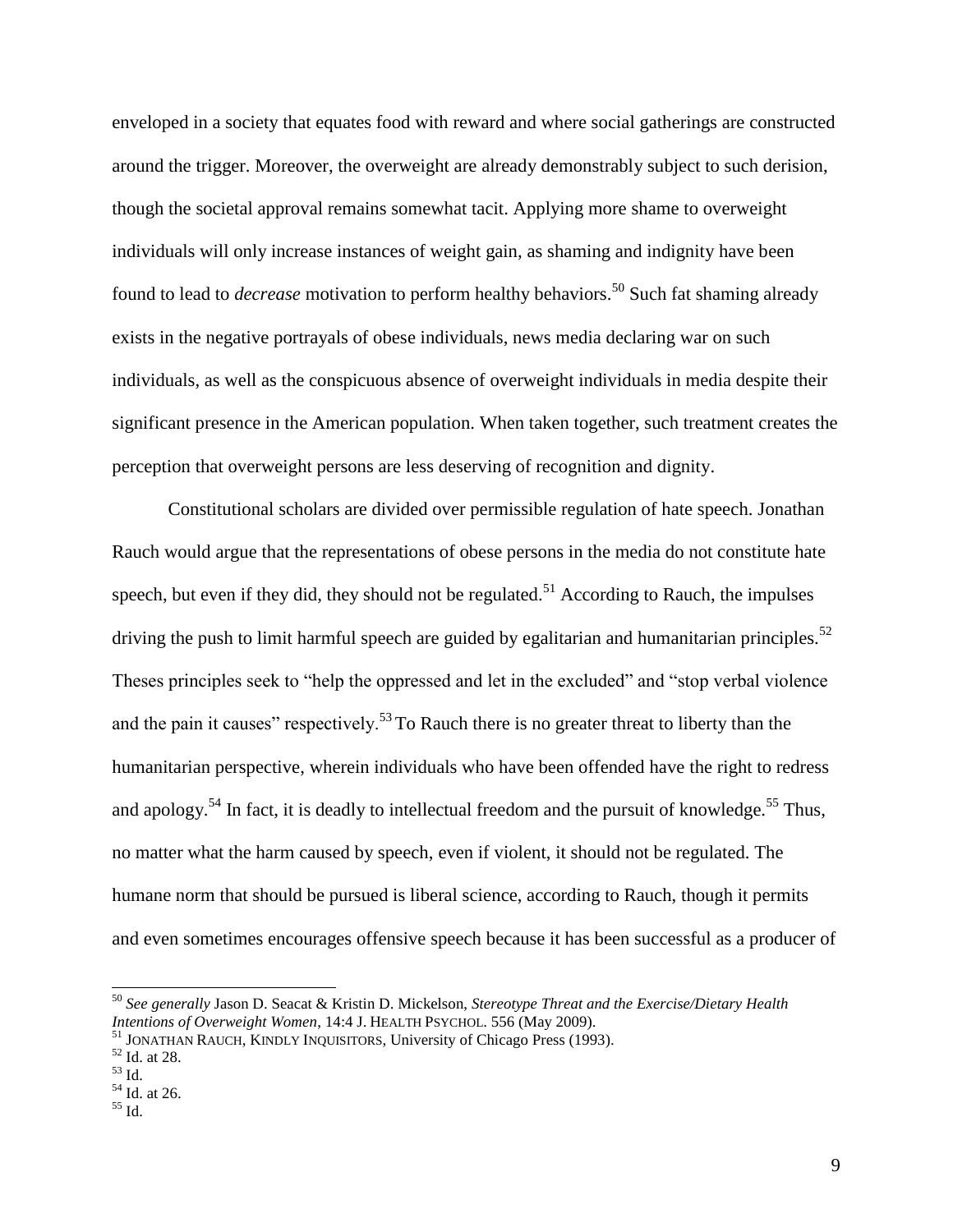technology, peacemaker, and builder of social bridges.<sup>56</sup> Though Rauch's view does not ignore the harm perpetrated by such offensive and demeaning speech, it does subordinate this harm to the greater purpose of promoting liberty through increased discourse. Thus for Rauch, the cure for the offensive speech is simply counter speech. However, as this article will demonstrate, the perpetration of negative stereotypes creates a silencing effect, which reduces the incidence and efficacy of speech counter to the stereotype. While in the absence of such silencing Rauch's concept would preserve access to the market of ideas and promote great liberty in the realm of speech, it is insufficient to address the realities of the current animus filled climate.

Cass Sunstein, on the other hand, recognizes that the inherent harms of some speech remove them from First Amendment protection permitting regulation.<sup>57</sup> Further, he makes explicit notice of the harms fundamental to hate speech.<sup>58</sup> However, in the case of such invective, he exempts from protection only those expressions that amount to no more than "mere epithets."<sup>59</sup> In terms of regulation, however, he maintains an additional element, requiring that the speech not only be unprotected, but also that the government be able to invoke a neutral "harm based" justification for such subject matter restriction.<sup>60</sup> If read broadly, Sunstein's approach would allow remediation for victims of hate speech when taken in conjunction with the proven psychological, emotional, and economic harm experienced by those subjected to stereotype threat. However, as Sunstein limits his definition of epithet to an exceedingly narrow

<sup>56</sup> Id.

<sup>57</sup> Sunstein, *supra* note 20.

<sup>&</sup>lt;sup>58</sup> Id. at 186 (noting that invective directed at minority groups creates fear of violence, exclusion and subordination not plausibly described as "mere offense." Moreover, such harms are arguably antithetical to political equality, a precondition for democracy and animating element of the First Amendment itself. Further, he recognizes that people confronted with hate speech may experience silencing, noting that they are reluctant to speak in the face of such attack, and are not heard even when they do).

<sup>59</sup> Id. at 187. However, *Webster's Dictionary* defines an epithet as "a characterizing word or phrase accompanying or occurring in place of the name of a person or thing" or "a disparaging or abusive word or phrase," thus any descriptive term could plausibly form the basis of an epithet.

 $60$  Id. at 193, "A subject matter restriction on unprotected speech should probably be upheld if the legislature can plausibly argue that it is counteracting harms rather than ideas."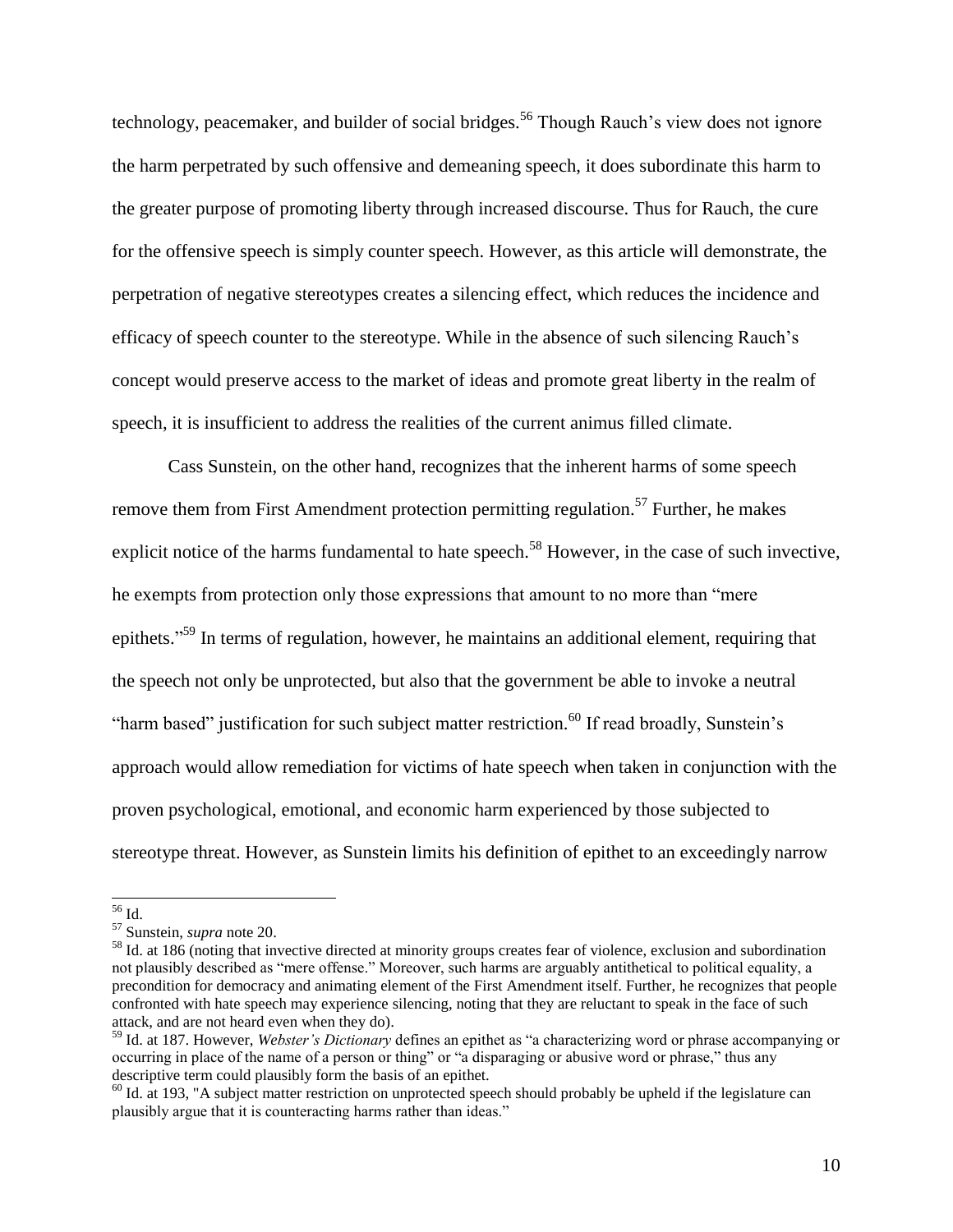category of unprotected fighting words,  $61$  he denies redress to anyone not immediately driven to enraged violence at the imposition of such speech. Thus for Sunstein, as the humiliating and shaming treatment of obese individuals in the mass media does not invite or induce violent reaction, there is no constitutional means for regulation of such expression.

Jeremy Waldron provides a mechanism through which the individual and social harms occasioned by the vilification of minority groups may be remedied. Relying on the case of *Beauharnais v. People of the State of Illinois*, <sup>62</sup> Waldron argues that libelous publications targeting groups remain prohibited. Causing offense is not the same as launching a libelous attack on a group's dignity<sup>63</sup> to Waldron, and the execution of such an attack lies outside the reach of law.<sup>64</sup>

There exists, in some realms, a "right to media" which comprises core rights including freedom of expression and the right to receive information.<sup>65</sup> This right to media supports other core rights, such as the rights to non-discrimination, self-determination, and respect for integrity.<sup>66</sup> False representations create and perpetuate unfounded stereotypes and serve to subordinate a portion of the population, thus violating the aforementioned bundle of rights. As publications that denigrate, demean, and deny dignity to a minority group, current

 $<sup>61</sup>$  Id. at 192.</sup>

 $62$  72 S.Ct. 725 (1952). (stating "There are certain well-defined and narrowly limited classes of speech, the prevention and punishment of which have never been thought to raise any Constitutional problem. These include the lewd and obscene, the profane, the libelous, and the insulting or 'fighting' words—those which by their very utterance inflict injury or tend to incite an immediate breach of the peace. It has been well observed that such utterances are no essential part of any exposition of ideas, and are of such slight social value as a step to truth that any benefit that may be derived from them is clearly outweighed by the social interest in order and morality. 'Resort to epithets or personal abuse is not in any proper sense communication of information or opinion safeguarded by the Constitution, and its punishment as a criminal act would raise no question under that instrument.").

<sup>&</sup>lt;sup>63</sup> Jeremy Waldron, *supra* note 25 at 85 (Positing that dignity is a matter of status that is normative, it is something about a person that commands respect from others and from the state. Dignity requires the element of assurance, an assurance to all citizens that they can count on being justly treated).

 $64$  Id. at 45 ("It is not the immediate flare-up of insult and offense that "hate speech" connotes . . . it is the fact that something expressed becomes established as a visible or tangible feature of the environment – part of what people can see and touch in real space . . . that is what attracts the attention of the criminal law.").

<sup>65</sup> Lorie M. Graham, *supra* note 4 at 430-431.

 $^{66}$  Id.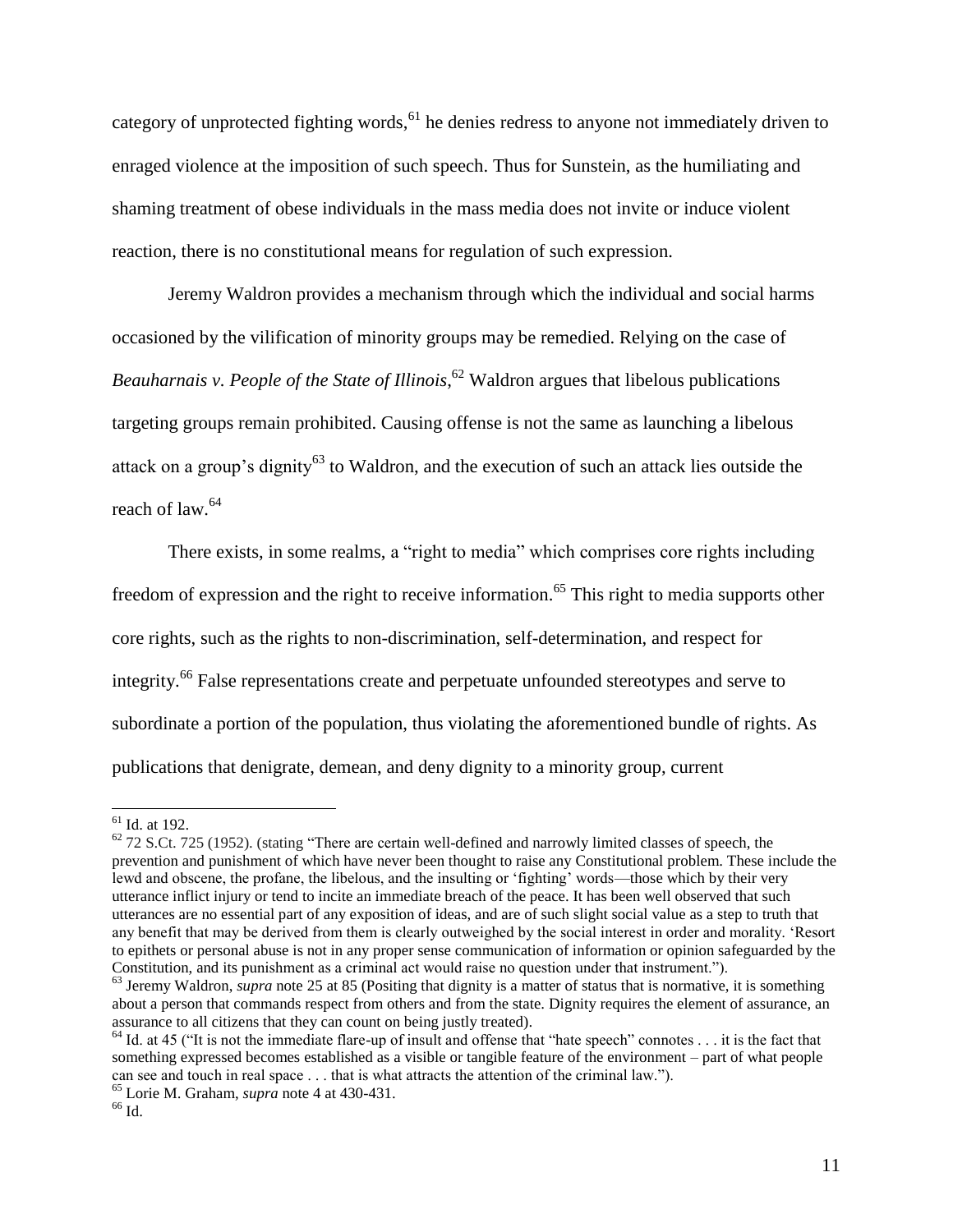representations of overweight individuals in the media constitute hate speech as a form of group libel. The direct harm affected is visible in the presence of constant ridicule, permissible discrimination in the workplace, lack of access to opportunity, and diminished personhood for overweight individuals, and calls for elimination of such denigrating discourse from a wellordered society.

#### **II. The Stereotype Threat for Obese Individuals**

Mass media representations create and perpetuate stereotypes, which in turn cause stereotype threat. Stereotype threat is a situational dynamic wherein individuals are aware that their behaviors could be judged based on negative stereotypes.<sup>67</sup> When negative stereotypes are widely known, anything a person says or does that is consistent with the stereotype lends credence to the stereotype as a self-characterization.<sup>68</sup> This threat of confirming negative stereotypes introduces extra-task concerns, which distract from performance and can ultimately result in stereotype confirmation.<sup>69</sup> Thus, where individuals are consistently stereotyped as lazy, indolent, slovenly, less intelligent, or otherwise inferior, the anxiety and associated stress become so intrusive, that the individual ultimately displays such traits reinforcing an otherwise artificial construct.

Stereotype threat spillover, which is defined as a "situational predicament whereby coping with negative stereotypes leaves one in a depleted volitional state and, thus, less able or willing to engage in a variety of tasks requiring effortful self-control,"<sup>70</sup> has particularly salient implications for obese individuals. In other words, the shaming approach of the media, creating

<sup>67</sup> Michael Inzlicht, et. al., *Lingering Effects: Stereotype Threat Hurts More than You Think*, 5:1 Social Issues and Pol'y Rev. 227, 227-228 (2011).

<sup>68</sup> Id. at 228.

 $^{69}$  Id. ("Stereotype and social identity threat, once appraised  $\ldots$  result in a number of physiological, emotional, cognitive, and behavioral reactions that are distinguished along the lines of *involuntary* stress reactions and *voluntary* coping responses.")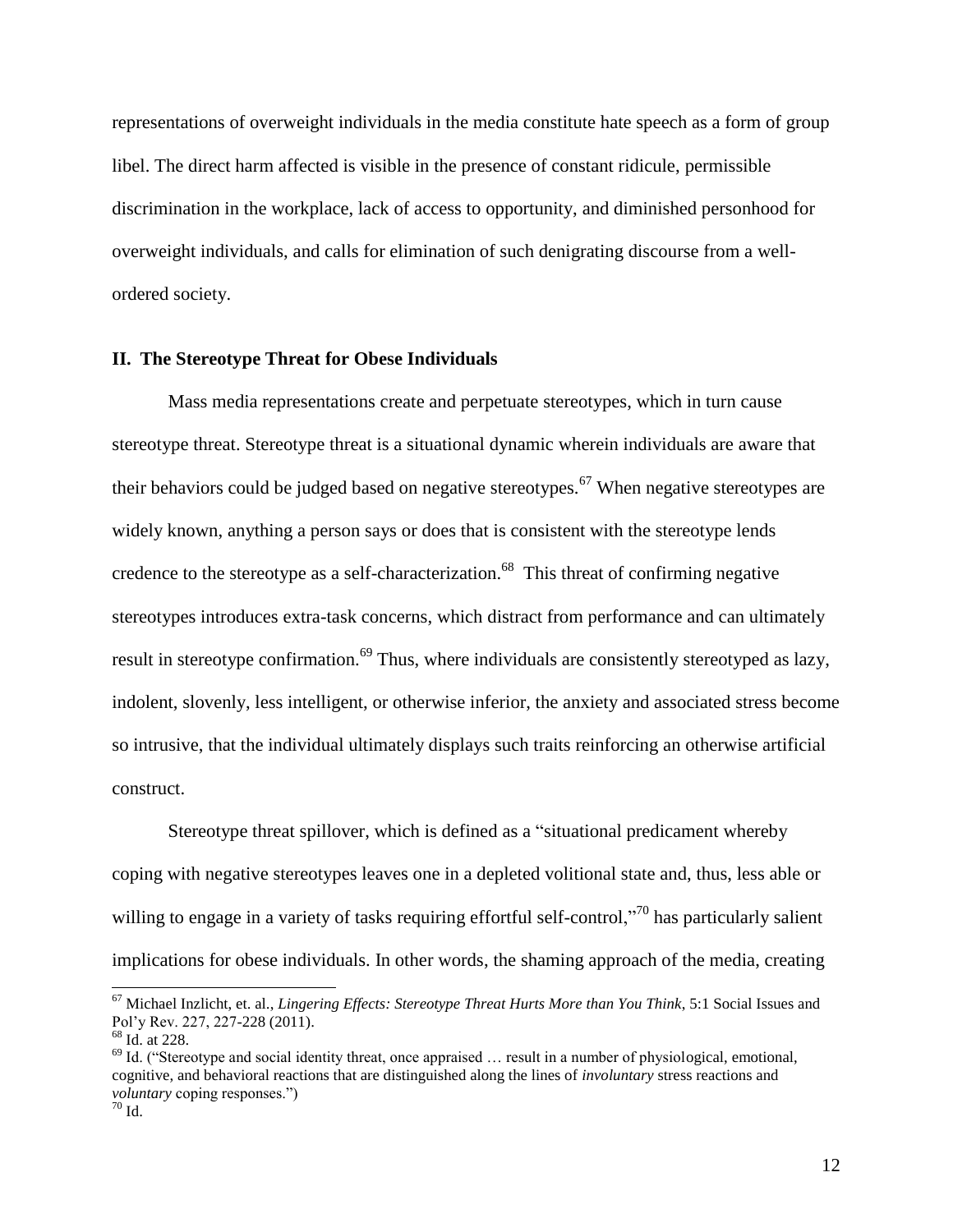and perpetuating false negative stereotypes regarding obesity, decreases the likelihood of overweight individuals participating in healthful behaviors that require activity or restriction. Specifically, it has been shown that when 100 women were primed to think about weight-based stereotypes, it led to diminished exercise and dietary health intentions.<sup>71</sup> Thus when women are surrounded by images, commercials, television shows, and movies that reinforce the stereotypes of the overweight as lazy, undesirable, and gluttonous, they are less able to then engage in behaviors that would remove from them the stigma. Moreover, such a depleted volitional state and reduced ability to exercise self-control would make it nearly impossible for the individual to be successful in healthful intentions, even if they motivated themselves to engage in them, because they do not have the necessary internal resources to see them to fruition. Thus the explanation for the failure of 95% of dietary efforts may lie in the proliferation of the negative weight based stereotypes and the associated stereotype threat spillover.

Stereotype and social identity threat have lingering effects that continue to influence people after they leave threatening environments, such that it has residual effects on behavior even in areas unrelated to the impugning stereotype.<sup>72</sup> It creates a dual-task paradigm wherein the affected individual experiences emotions and cognitions competing with limited executive resources.<sup>73</sup> Thereby, the individual suffers processing inefficiencies caused by the depleted executive resources, increasing the likelihood of diminished performance in a myriad of tasks.<sup>74</sup> When the stereotype and associated stereotype threat are removed or redressed, the individual can then perform equivalently or better than their non-stereotyped peers.<sup>75</sup>

<sup>71</sup> Jason D. Seacat & Kristin D. Mickelson, *Stereotype Threat and the Exercise/ Dietary Health Intentions of Overweight Women*, 14:4 J. HEALTH PSYCHOL. 555 (May 2009).

<sup>72</sup> Inzlicht, *supra* note 66 at 232.

<sup>73</sup> Id. at 231.

<sup>74</sup> Id.

<sup>75</sup> Tom Schmader, et. al., *An Integrated Process Model of Stereotype Threat Effects on Performance*, 115:2 PSYCHOL. REV. 336 (2018).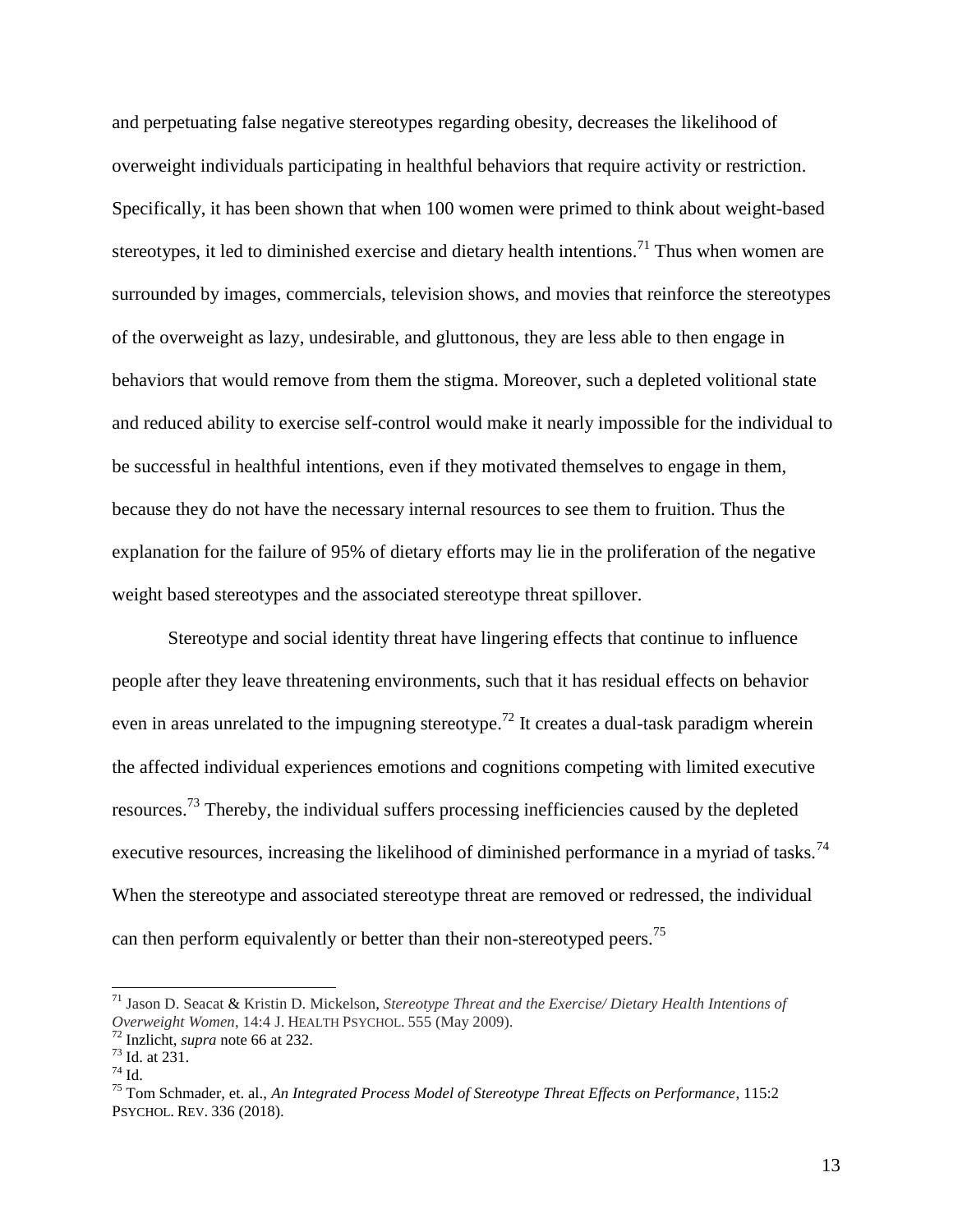The harm inherent in the media representations through the perpetuation of stereotypes and the corresponding defamation also contributes to incidents of active discrimination of obese individuals. The stereotyping of fat, and this correlated harm, is so ubiquitous that it is assumed.<sup>76</sup> In every day life, overweight individuals are subjected to verbal ridicule and outright disdain. Specifically, in an otherwise politically correct society, wherein it is acknowledged that it is generally unacceptable to insult on the basis of race, gender, sexual orientation, or national origin, it is yet entirely permissible and reasonable to be "blindingly rude" to the overweight.<sup>77</sup>

In the face of such open hostility, the number of celebrities who have donned "fat suits" in order to shed light on the poor treatment of overweight individuals has sky rocketed in recent years. Notably, the incredibly thin Gwenyth Paltrow reported being ignored, and treated as invisible when wearing the fat suit for *Shallow Hal*. <sup>78</sup> Tyra Banks, the American super model, faced laughter, stares, and nasty comments, to which she did not respond.<sup>79</sup> One more self-aware woman noted that when confronted with open and audible insults, calling her "disgusting," she was "tempted to tell them that they, too, were no oil paintings. But curiously, encased as [she] was in blubber, [she] lacked the confidence to stand up to them."<sup>80</sup>

This experience, along with the absent responses of otherwise ogled celebrities, demonstrates the silencing effect that such a hostile environment engenders. Those exposed to the judgment and prejudice based on the media driven stereotypes emphasizing the thin aesthetic

<sup>76</sup> *See* Rich, *supra* note 2 at 344. *See also* Rich, *supra* note 2 at 347 ("culturally universal demands, that everyone should participate in the culture of thinness . . . may have damaging implications for people's self-esteem, embodied identities, and understanding of health and self."); Aphramor, *supra* note 17 at 333 ("societal weight stigmatization adversely affecting the fat person's health and well-being – in and beyond the healthcare setting…").

<sup>77</sup> *My Big Week as a Size 26*, MAIL ONLINE (Jul. 8, 2004 11:34 AM), http://www.dailymail.co.uk/femail/article-309523/My-big-week-size-26.html.

<sup>78</sup> *Paltrow Humiliated by Fat Suit*, ABC NEWS (Aug. 21, ),

http://abcnews.go.com/Entertainment/story?id=102849&page=1#.UWMLt3B7Gi8. Specifically, no one would make eye contact, and felt humiliated because people were "dismissive."

<sup>79</sup> *Tyra Banks Experiences Obesity Through a Fat Suit*, ABC NEWS GOOD MORNING AMERICA (Nov. 4, 2005), http://abcnews.go.com/GMA/BeautySecrets/story?id=1280787#.UWMDdnB7Gi8.

 $80$   $My$  Big Week as a Size 26, supra note 76. (Author also notes that while in the suit, she became invisible to men, who were no longer accommodating or sociably polite. To women she became an object of "horrified fascination").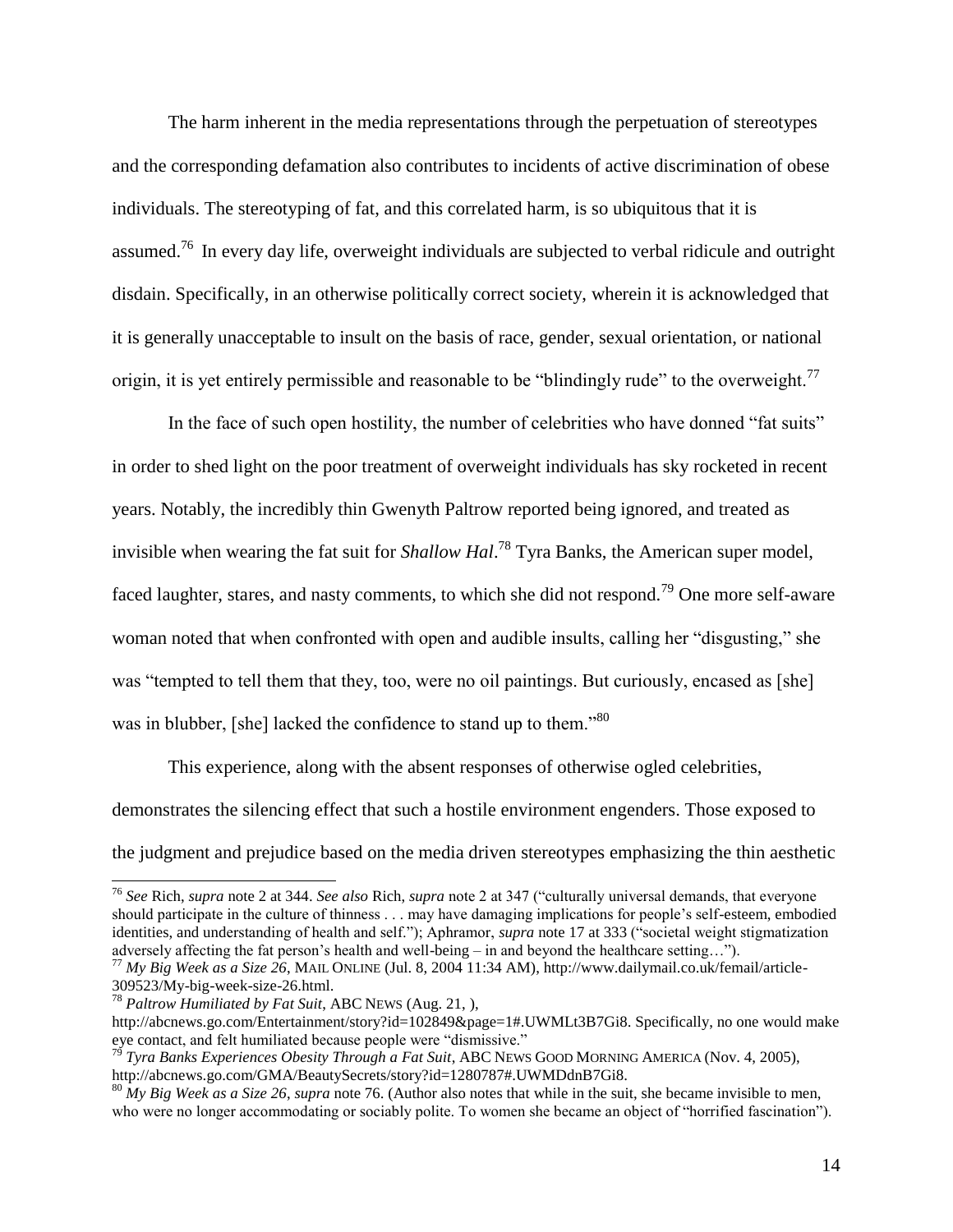are precluded from voicing opposition and thereby providing counter speech to contend with the media's presentation. This silencing effect violates the victims' freedom to engage in discourse, and to participate in the marketplace of ideas. The marketplace is thus obstructed, and ceases to perform its function. In order to preserve this portion of the population's right to self expression, some action must be taken to reduce and remediate the construction of negative stereotypes through specious media representations.

Most salient in these "experiments" is the fact that wearing the suit changes no other quality about the individual. They maintain the same personality, the same intelligence, the same health profile. The only aspect that has altered is their aesthetic appeal, which makes them the target of socially sanctioned contempt and dehumanization. This dehumanization has far reaching implications. Recent research on mirror neurons, specialized brain cells that permit us to detect and engage with the mental states of other individuals, and allow us to understand empathically what other people are saying and doing, $81$  indicate that their functionality is influenced by the perceived likeability of the observed individual.<sup>82</sup> Specifically, where the observed individual is perceived as dislikable by the observer, the mirror neurons fail to fire, indicating that the consciousness and appreciation of the observed individual is limited in the observer.<sup>83</sup> The observer is literally unable to engage in what the other person is communicating.<sup>84</sup> Thus the proliferation of disgust and disdain for the overweight not only deprives them of the opportunity to speak by robbing them of their voice in the marketplace, it also precludes the listener's ability to attend to their communication, thereby contravening the

<sup>81</sup> V. Gallese, *The "Shared Manifold" Hypothesis. From Mirror Neurons to Empathy*, 8 J. CONSCIOUSNESS STUDIES 33 (2001).

<sup>82</sup> Mona Sobhan, et. al., *Interpersonal Liking Modulates Motor-Related Neural Regions*, PLOS ONE (Oct. 5, 2012), http://www.plosone.org/article/info%3Adoi%2F10.1371%2Fjournal.pone.0046809.  $83 \text{ Id.}$ 

<sup>84</sup> Id.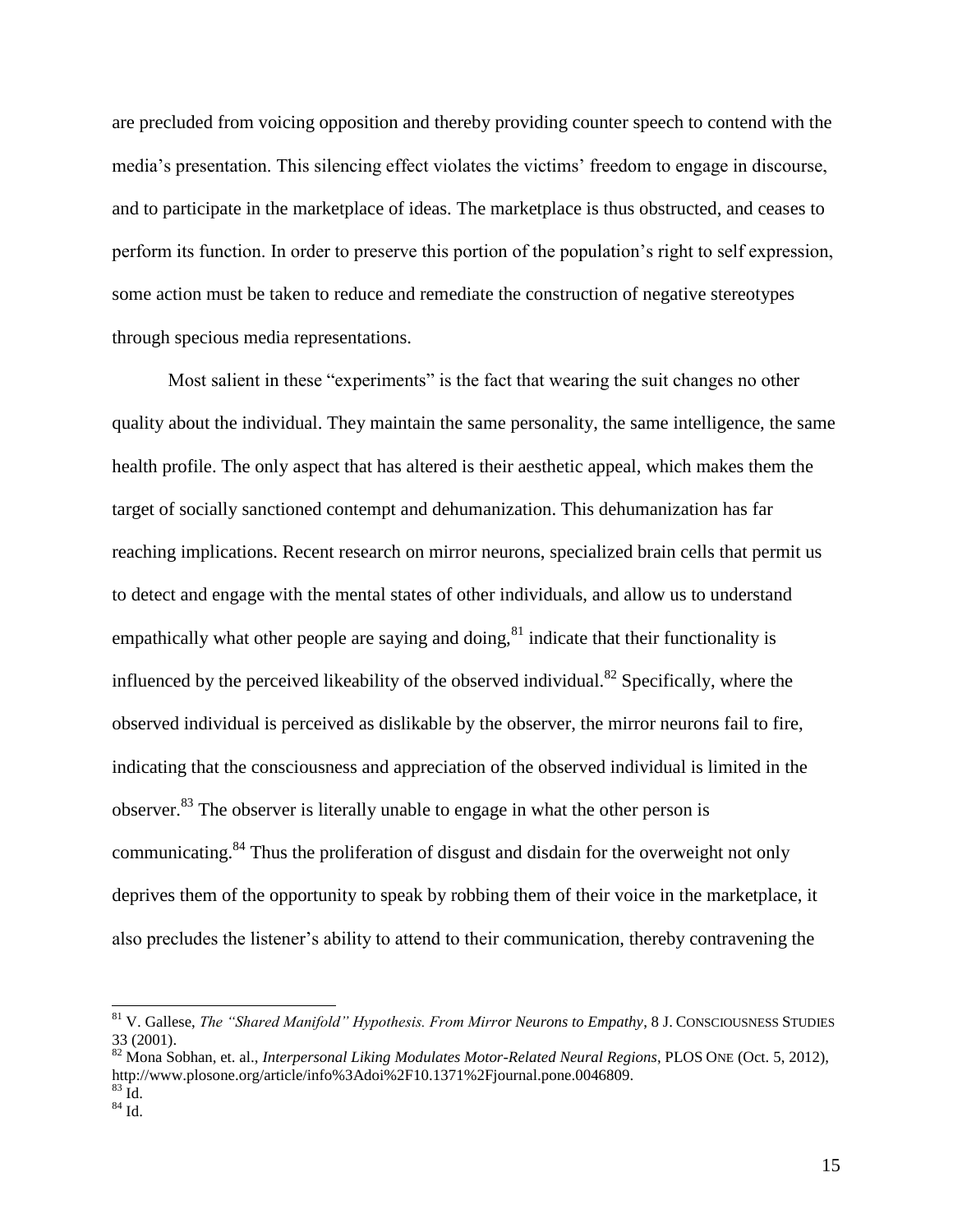First Amendment rights of each.<sup>85</sup> Therefore the climate of hatred generated by media perpetuated stereotyping and scorn creates a two-fold silencing effect which dispossess the overweight of their right to self expression as well as the listener's right to hear guaranteed by the First Amendment. Thus in the present case, *lack* of government regulation results in infringement upon the freedom of speech for the entire population.

This silencing effect on the overweight, moreover, makes it impossible for the overweight to effectively combat the prevalence of employment discrimination. Employment discrimination based on weight is a recognized reality, and is now equal in occurrence to racial discrimination, <sup>86</sup> yet it remains unregulated by law. Unlike discrimination based on race, gender, religion, or disability, <sup>87</sup> overweight individuals subjected to discrimination have no available legal remedy, as there is no statutory provision precluding discrimination based on weight.

Certainly, employers have a right to control productivity by discriminating against those individuals or job applicants with high potential for absenteeism and low productivity.<sup>88</sup> However, lawful discrimination can only occur where policy, procedure, or practice is applied uniformly and reasonably.<sup>89</sup> In the case of obesity, the three prongs are not applied uniformly or reasonably, as men are not discriminated against in the same measure as women. Moreover, the

<sup>&</sup>lt;sup>85</sup> FREDERICK DOUGLASS, GREAT SPEECHES BY FREDERICK DOUGLASS, 48-50 Dover Publications (John Daley ed. 2013) (Noting that free speech was regarded as one of the most sacred rights by the Framers. Moreover, government regulation of speech is a double wrong in that it not only deprives the speaker of the right to express his views, but also the listener's right to hear to view expressed).

<sup>86</sup> *See generally* Rebecca Puhl, et. al., *Perceptions of Weight Discrimination: Prevalence and Comparison to Race and Gender Discrimination in America*, INTERNATIONAL J. OF OBESITY 1 (2008).

<sup>&</sup>lt;sup>87</sup> Title VII of the Civil Rights Act of 1964 provides "it shall be an unlawful employment practice for an employer--(1) to fail or refuse to hire or to discharge any individual, or otherwise to discriminate against any individual with respect to his compensation, terms, conditions, or privileges of employment, because of such individual's race, color, religion, sex, or national origin; or (2) to limit, segregate, or classify his employees or applicants for employment in any way which would deprive or tend to deprive any individual of employment opportunities or otherwise adversely affect his status as an employee, because of such individual's race, color, religion, sex, or national origin. 42 U.S.C.A. § 2000e-2 (West 2013). The Americans with Disabilities Act provides similar protection based on medical disability that does not interfere with essential job functions. 42 U.S.C.A. § 12112 (West 2009).

<sup>88</sup> Donald L. Bierman Jr., *Employment Discrimination against Overweight Individuals: should Obesity be a Protected Classification*, 30 SANTA CLARA L. REV. 951, 963 (1990).  $89$  Id.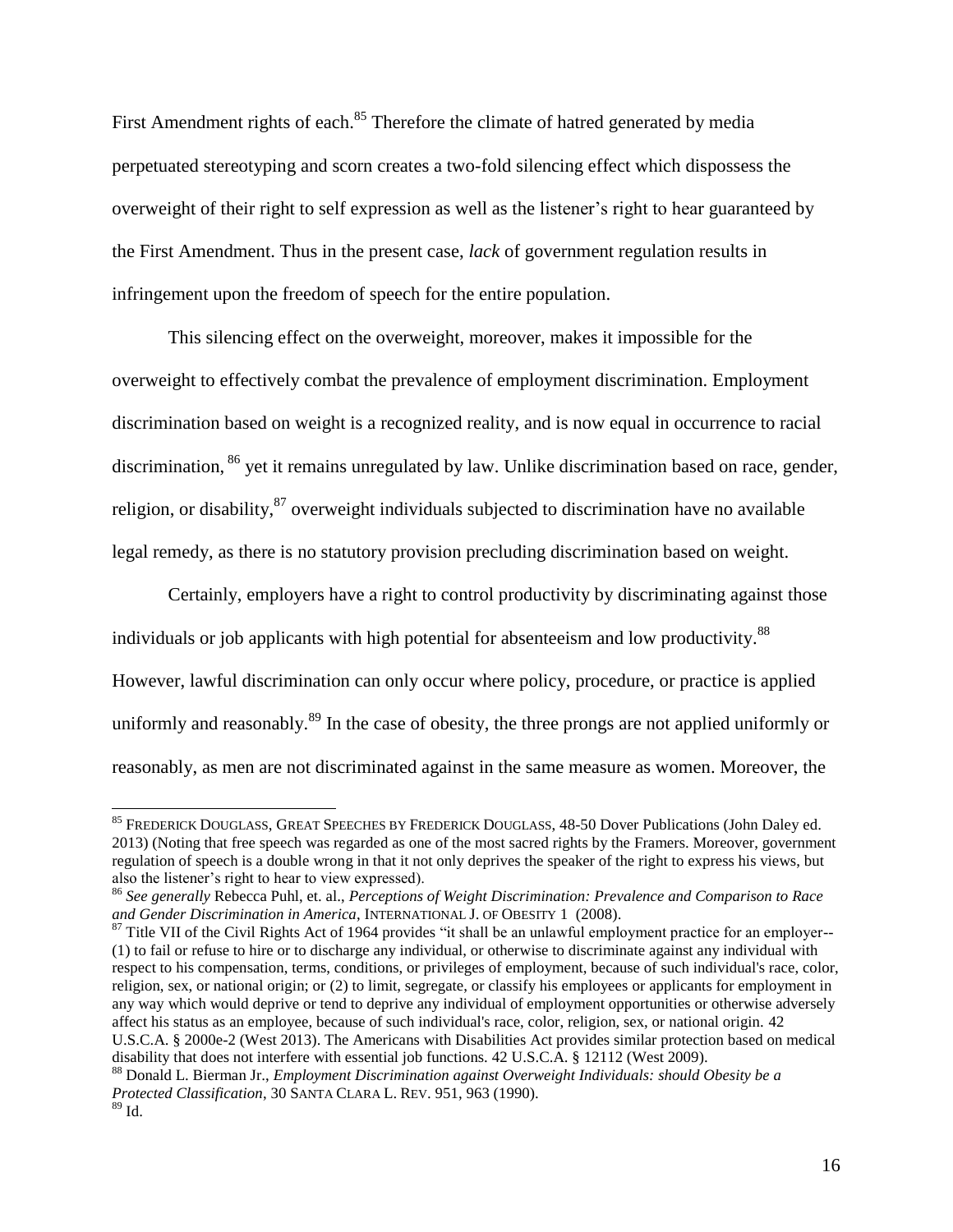quality of being obese has no established relation to productivity or absenteeism, other than a perceived increased risk for certain conditions. In truth, the primary concern of employers is potential increase in insurance costs, however even this is not an eventuality as obesity in and of itself is not causally related to increase in disease.

One proposed remediation for employment discrimination is to include obesity as an enumerated disability under the American's with Disabilities Act and the Rehabilitation Act.<sup>90</sup> However, classifying obesity as a disability where it does not negatively impact performance and does not have attenuated negative health consequences is to further conflate the obesity and affliction perpetuating the fabricated stereotypes that vilify overweight individuals. This would not solve the problem, but instead would exacerbate it, adding to the stereotype threat when overweight persons internalize the notion that they suffer a "disability."

#### **III. The Illusion Obesity's Economic and Societal Toll**

l

The costs of obesity can be broken down into three levels: direct costs, societal costs, and personal costs. The direct costs, costs to the community related to the diversion of resources to the diagnosis and treatment of diseases directly related to obesity or obesity itself, have generally been estimated to lie between 1-5% of total healthcare costs for various countries.<sup>91</sup> These include costs to health service, including visits to general practitioners, consultations with specialists, hospital admissions and medication.  $92$  However, given that more than 30% of the population is obese, and at least 60% are considered overweight, a 1-5% expenditure on the

<sup>90</sup> *See generally* Id.; Jay R. Byers, *Comment: Cook v. Rhode Island: It's not Over Until the Morbidly Obese Woman Works*, 20 IOWA J. CORP. L. 389 (1995).

<sup>91</sup> J.C. Seidell, *Societal and Personal Costs of Obesity*, 106 EXP. CLIN. ENDOCRINOL DIABETES 7 (1998).  $^{92}$  Id.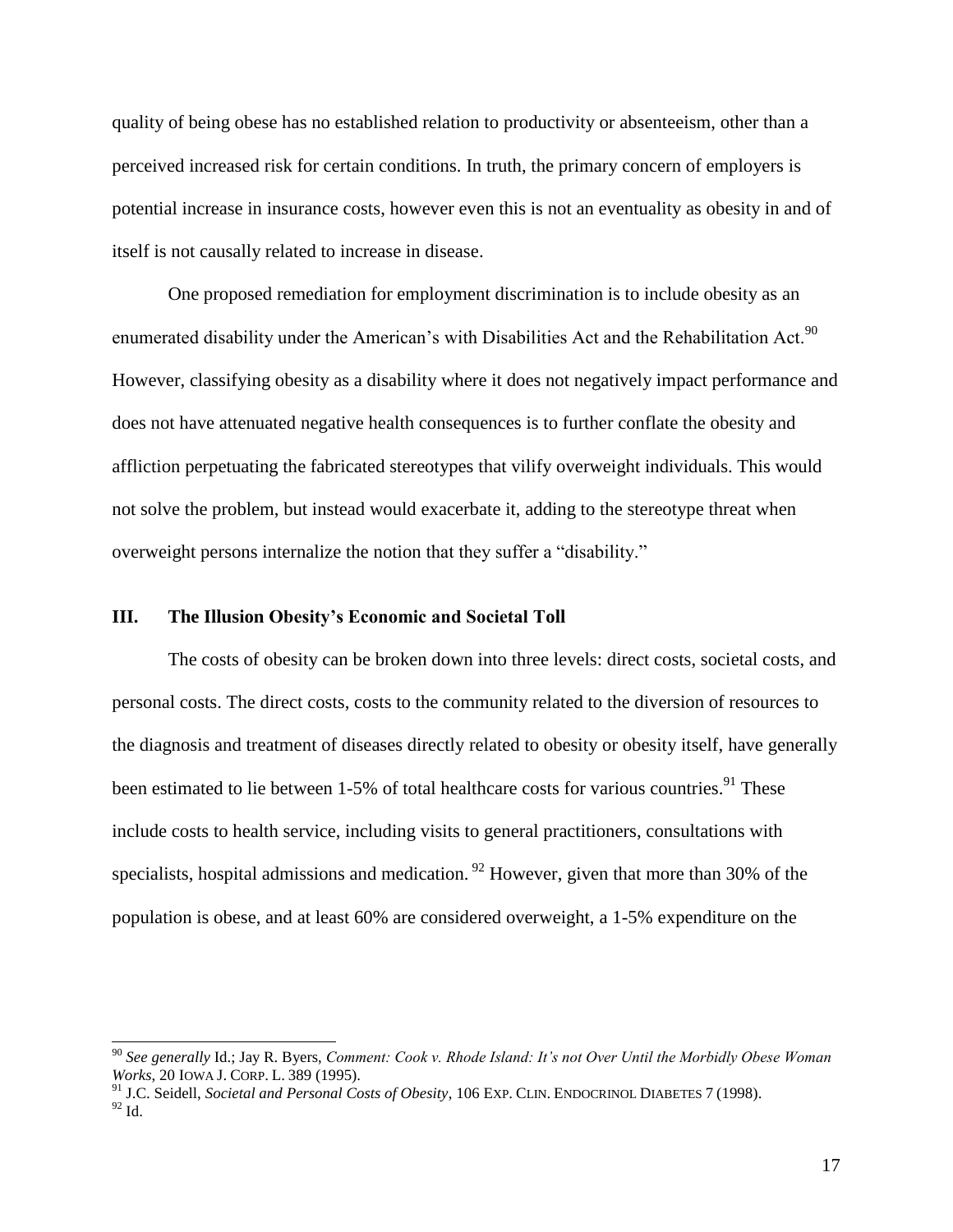"condition" and its "related diseases" demonstrates that the claims that obesity and overweight contribute substantially to healthcare related  $\cos$ <sup>93</sup> are grossly over exaggerated.

Societal or indirect costs are those costs related to the loss of productivity caused by absenteeism, disability, pensions, and premature death. Personal costs include the costs borne by obese individuals due to discrimination, including decreased earning due to stigma and prejudice. Moreover, health insurance companies regularly charge higher premiums with increasing degrees of overweight,  $94$  which defers the costs on the community, as the healthcare expenditures are funded from the overweight's own pockets. The data on societal and personal costs are insufficient to allow specific calculation of expenses, but even on cursory overview, it is apparent that the indirect costs of obesity are overstated, and the person who bears the overwhelming weight is the overweight themselves through the increased insurance costs and decreased economic and social opportunity.

The correlation between obesity and health is tenuous at best. There are very few certainties surrounding the science of weight gain,  $95$  and the emphasis on thinness as a universal good<sup>96</sup> masks the fact that the relationship between obesity and ill health is not definitive.<sup>97</sup> Moreover, the "obesity myth"<sup>98</sup> in the United States re-admits and legitimates white, middle class prejudices towards poor and racialized minorities.<sup>99</sup> By ascribing moral designations to

l  $93$  Id.

 $94$  Id.

<sup>95</sup> Rich, *supra* note 2 at 342.

<sup>&</sup>lt;sup>96</sup> This emphasis is presumably due to the fact that the discourse on obesity rests on the assertion that there is a correlation between being overweight and ill health and that losing weight will cure the associated diseases. However, the correlation between being overweight and ill health is tenuous at best, and considered by some to be mythological. *See* Esther D. Rothblum, *Women and Weight: Fad and Fiction*, 124 J. PSYCHOL. INTERDISC. & APPLIED 5, 17-21 (1990) (arguing that the notion that obesity is related to poor physical health is a myth and that our culture's obsession with body weight is what is really harmful).

<sup>97</sup> Rich, *supra* note 2 at 346. *See also* Monaghan, *supra* note 2 at 307. ("active obese individuals actually have lower morbitiy and mortality than normal weight individuals who are sedentary.")

<sup>98</sup> Aphramor, *supra* note 17 at 329 (noting that the implicit assumption that all fat people are unhealthy and/or experience eating dilemmas requiring treatment too often goes unchallenged).

<sup>99</sup> Monaghan, *supra* note 2 at 306.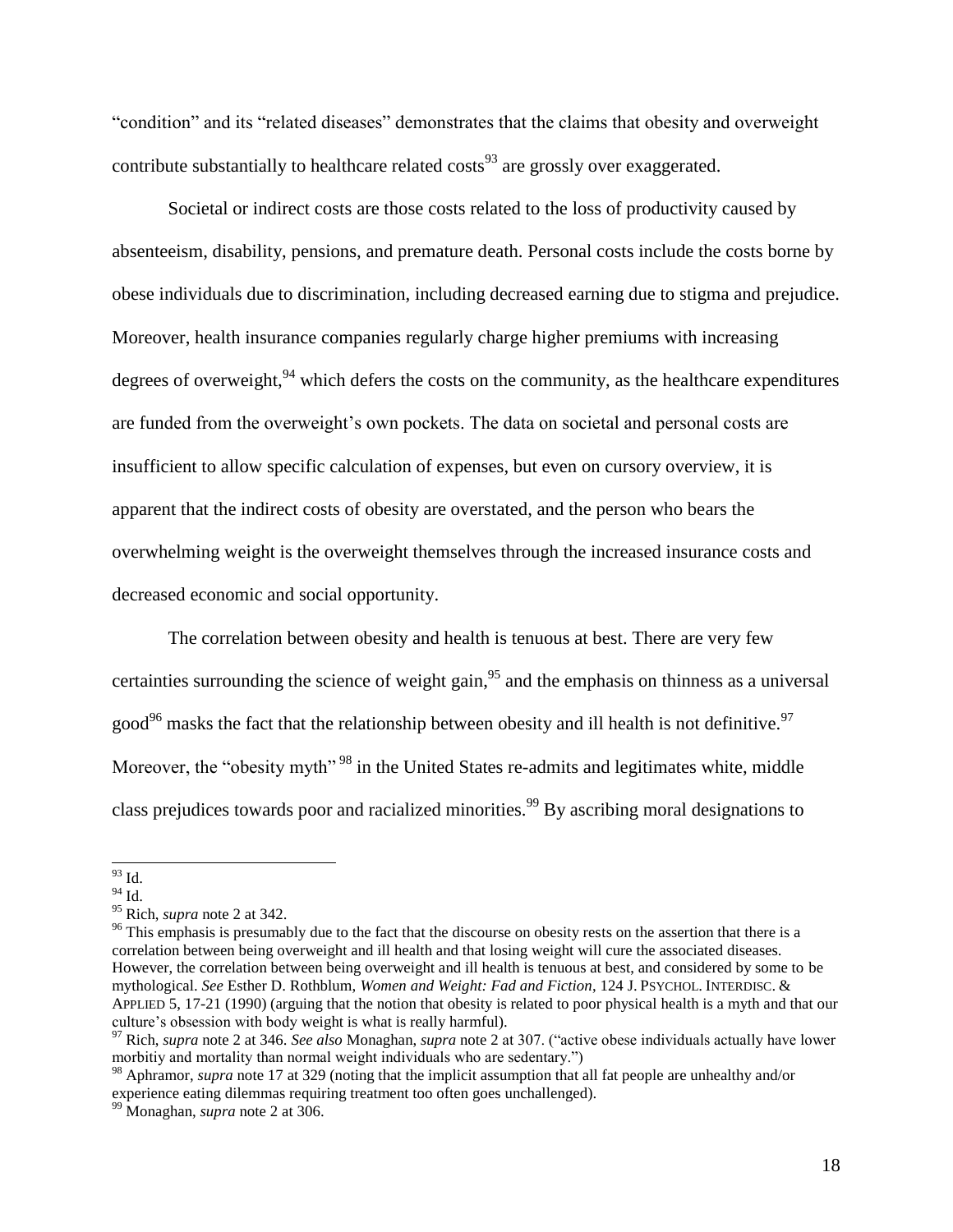behavior surrounding food and exercise, obesity discourse is instrumental in manufacturing a "public health scare."<sup>100</sup> Size is not associated with excess mortality and being overweight does not preclude health or well-being.<sup>101</sup> Moreover, in the interests of national health, and in conserving resources spent on addressing health concerns, people should not be discouraged from taking steps to improve health if they notice little to no change on the scales.<sup>102</sup>

The issue is further complicated by the fact that there is no effective, scientifically ratified, long-term, safe dietary strategy for reducing weight.<sup>103</sup> The medical community has become so blinded by fat bias that instead of empirically studying the determinants of health, they are in constant search of results that reinforce previously held assumptions.<sup>104</sup> This approach results in skewed data founded on faulty hypotheses rather than hard science.<sup>105</sup> The associated cultural pressure to obtain the "right" body size or shape is not simply about being healthy, but is propelled by moral characterizations of the obese or overweight as lazy, self-indulgent or greedy.<sup>106</sup> Moreover, weight loss practices have been associated with increase in mortality and

<sup>100</sup> Rich, *supra* note 2 at 352. *See also* John Evans, Emma Rich & Brian Davies, *The Emperor's New Clothes: Fat, Think, and Overwieght. The Social Fabrication of Risk and Ill Health*, 23 J. TEACHING IN PHYSICAL EDUC. 372, 376 (2004) ("the terms *obesity* and *overwieght* have become 'the biomedical gloss for the moral failings of gluttony and sloth. Important themes in American society, we are told, are individual control and fear of non-control – obesity is a visual representation of non-control.").

<sup>&</sup>lt;sup>101</sup> In fact, obese people today have better cardiovascular disease risk profiles than did their leaner counterparts a generation ago. Rich, *supra* note 2 at 353. *See also* Monaghan, *supra* note 2 at 306 (noting that there are documented health benefits associated with "excess" weight, calling for a challenge to the social construction of obesity as a disease).

<sup>102</sup> Monaghan, *supra* note 2 at 312.

<sup>103</sup> Aphramor, *supra* note 17 at 320.

<sup>&</sup>lt;sup>104</sup> Rich, *supra* note 2 at 349 ("Such is the focus on weight that even when trials reveal evidence to suggest weight is not the issue, often the conclusion … is to call for better trials, better behavior change skills, rather than actually rewrite the question.").

<sup>&</sup>lt;sup>105</sup> The *Oxford English Dictionary* defines the scientific method as: "a method or procedure that has characterized natural science since the 17th century, consisting in systematic observation, measurement, and experiment, and the formulation, testing, and modification of hypotheses." The modification of the *hypothesis* is implicit. Changing the experiment to produce desired results is contrary to the foundational principles of scientific inquiry, which is intended to be as objective as possible and seeks to reduce biased interpretation of results. Thus the current approach to obesity research results in a complete bastardization of the scientific method of inquiry, and engenders results that are neither repeatable, nor thereby reliable. The people are consequently deprived of accurate information about the condition of two-thirds of the population.

<sup>106</sup> Rich, *supra* note 2 at 352.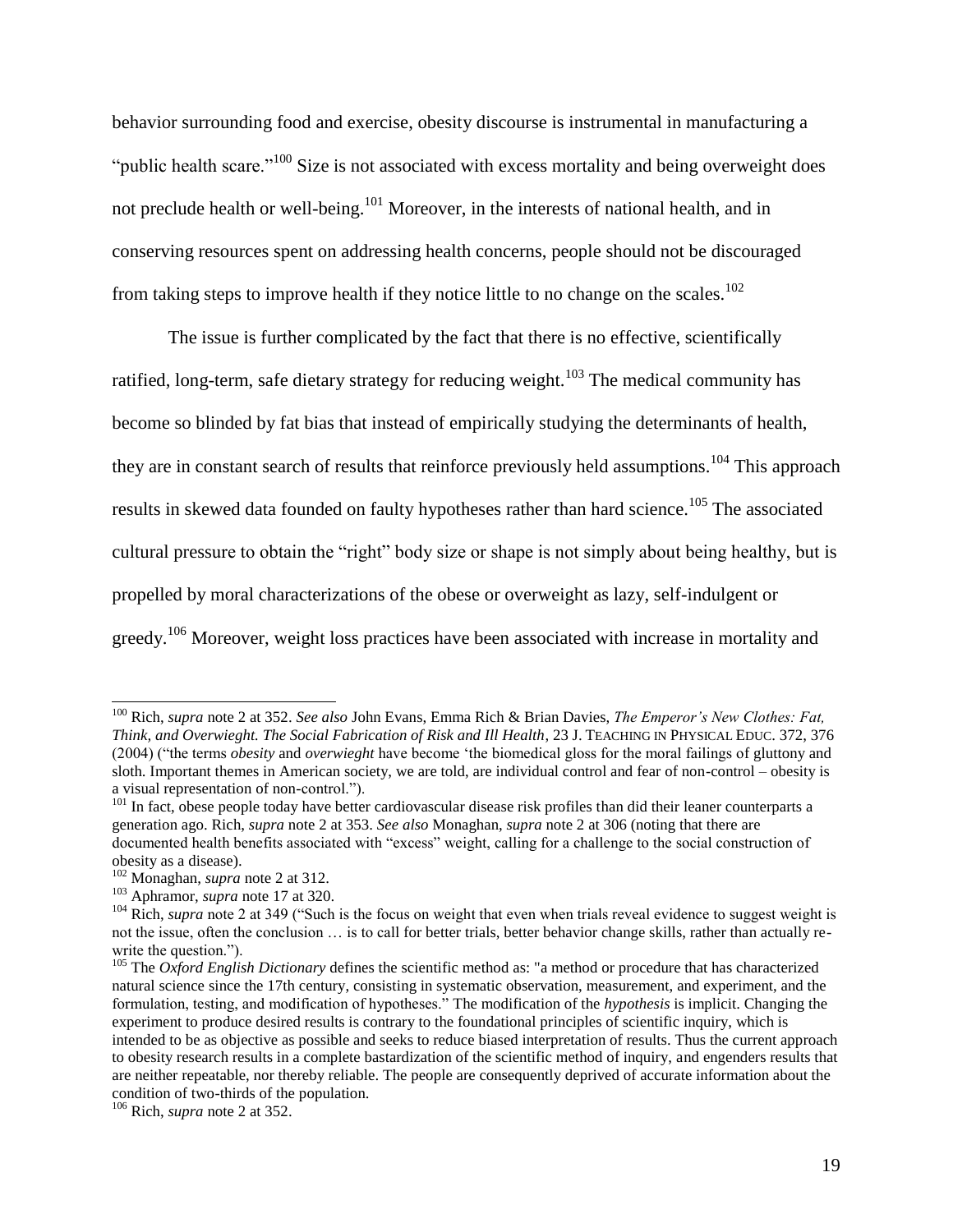morbidity, to the extent that the "cure" for obesity may be worse than the "condition."<sup>107</sup> This focus on fatness as a social ill draws upon size discrimination, which, especially when combined with the toll that weight loss imposes, could be characterized as a form of civilized oppression.<sup>108</sup> Because of such focus, feeling fat carries personal evidence of stigma, including feelings of guilt and shame, the corollary of which is that control, virtue and goodness are found in slenderness and the processes of becoming thin.<sup>109</sup> Thus value and virtue as a person is determined by how demonstrably one is in control – as is written in one's form. This is the true societal cost of the manufactured obesity epidemic.

#### **IV. The Fight on the Fat: Current Methods of Remediation Perpetuate Fat Bias**

#### **A. Proposed Bans of Sugary Beverages**

In an effort to combat obesity, New York's Mayor Bloomberg initiated a statutory ban on the sale of high sugar beverages in quantities above 16 ounces at restaurants, theaters and food carts.<sup>110</sup> The New York Supreme Court struck down the measure as arbitrary and capricious for encapsulating too many loopholes and exemptions, $^{111}$  however this is not the only issue with the ban. While targeting the behavior, and limiting access to high calorie foods, would decrease risks of diabetes, the purpose of the ban is to decrease incidents of overweight. By regulating consumption of a product we do not directly confront First Amendment values, although there may be other constitutional concerns.

However, in framing the problem in terms of weight, rather than immediate impact on brain function and insulin production that massive amounts of sugar induce, the ban does nothing

<sup>107</sup> Monaghan, *supra* note 2 at 310. *See also* Aphramor, *supra* note 17 at 319.

<sup>108</sup> Rich, *supra* note 2 at 353.

 $109$  Id. at 352.

<sup>110</sup> Michael M. Grynbaum, *Judge Blocks New York City's Limits on Big Sugary Drinks*, NEW YORK TIMES (Mar. 12, 2013), http://www.nytimes.com/2013/03/12/nyregion/judge-invalidates-bloombergs-sodaban.html?pagewanted=all $&$ r=0.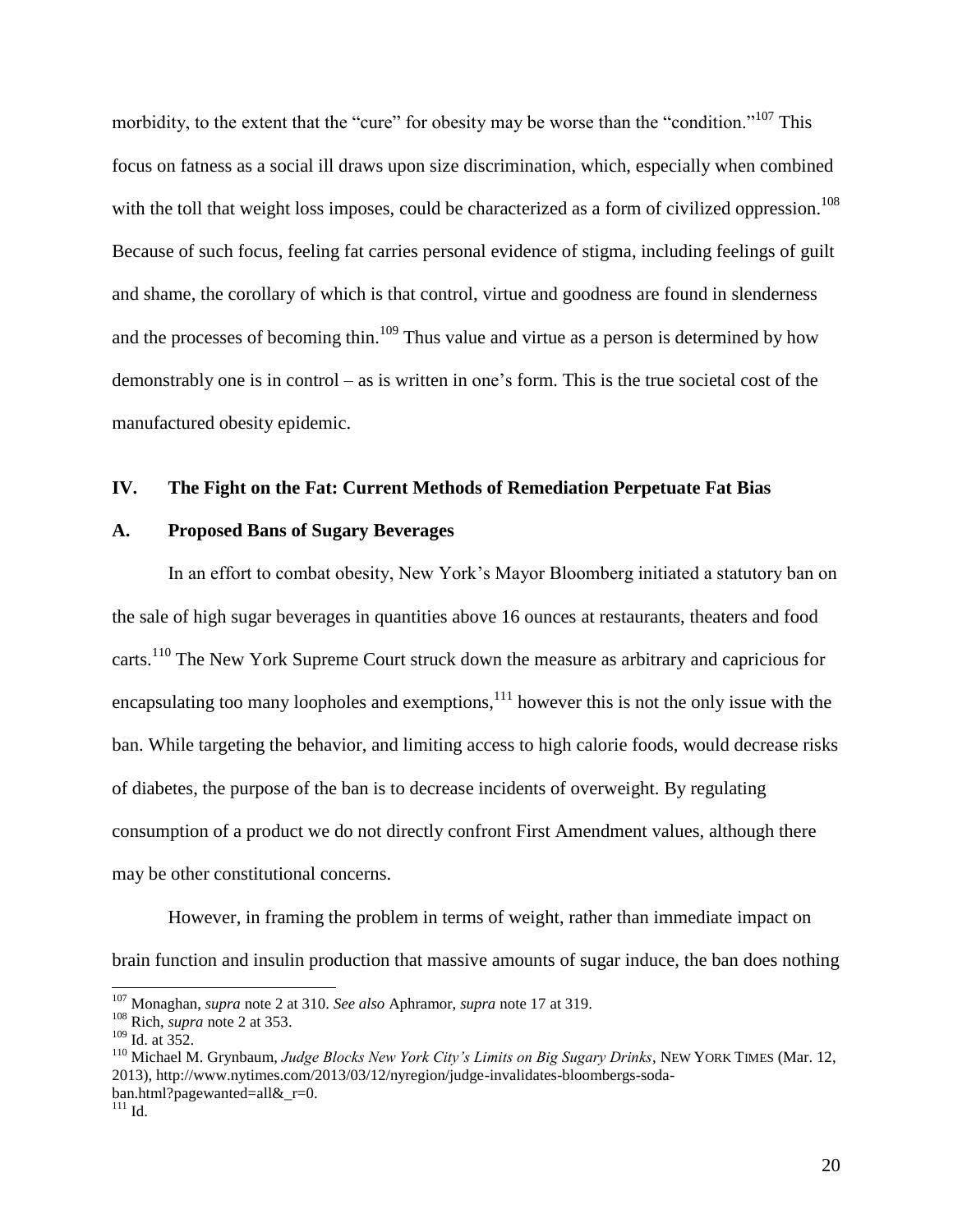to address the treatment of overweight individuals. Instead it seeks a new way of making them conform to a perception of "normal" that does not exist, adding to the shame, guilt, and prejudice, especially if the diminished access fails to engender results. The ban in and of itself is not objectionable in terms of the obesity discourse as it limits access for all individuals regardless of weight. However, it further perpetuates the stereotypes that obese individuals lack control, are gluttonous, and are unable to self-moderate. This is directly in line with the moral vocabulary associated with weight: sloth, sins, good/bad, naughty, lapse, self-control, willpower, reward – and invokes a restitution narrative carrying both religious and infantilizing connotations.<sup>112</sup> In order to truly address the public health concern the issue has to be redefined in terms that recognize and respect the autonomy of the overweight.

# **B. Let's Move! Campaign**

Michelle Obama as first lady has instituted a campaign along the lines of Nancy Reagan's "Just Say No" approach to the 1980's war on drugs. Relying on a direct causal relationship between childhood obesity and development of diabetes or "chronic obesity-related health problems like heart disease, high blood pressure, cancer and asthma."<sup>113</sup> The Let's Move campaign is couched in terms of combating childhood obesity through the instruction of city leadership, schools, parents and kids in healthy eating and increased activity.<sup>114</sup> While the programmatic goals of empowerment, education, and increased access to resources are admirable, the contextualization pitting the world against childhood obesity plays into the stereotypes. These stereotypes and the combative nature of the campaign put obese individuals, including the targeted children, on the defensive. This defensive posture engages stereotype

<sup>112</sup> Aphramor, *supra* note 17 at 333.

<sup>113</sup> *Health Problems and Childhood Obesity*, LET'S MOVE!, http://www.letsmove.gov/health-problems-andchildhood-obesity.

 $114$  Id.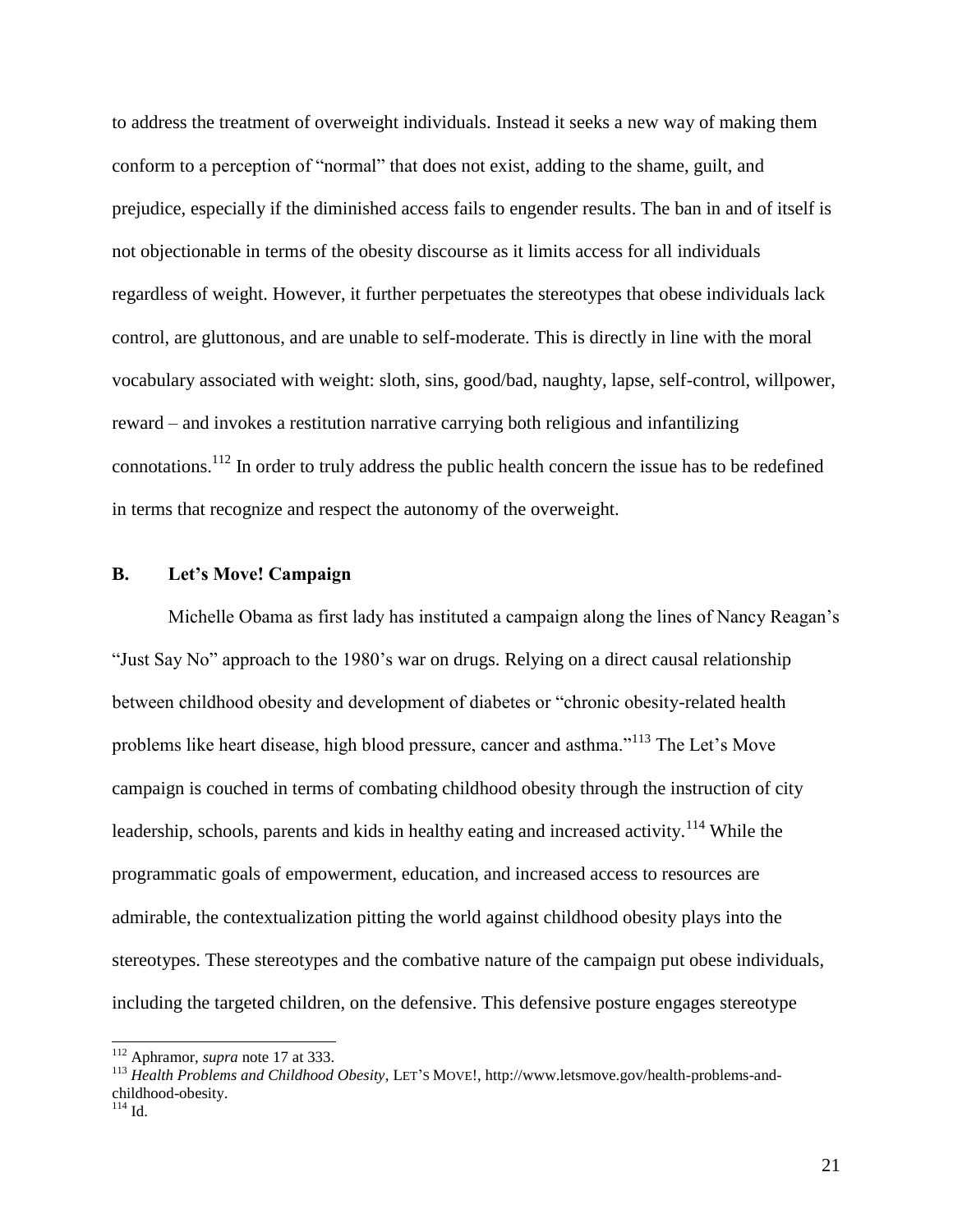threat responses, including the reduced volition experienced in the stereotype spillover. In framing the campaign in the negative and playing off of the pernicious perceptions of obese individuals the campaign decreases its likelihood of success by initiating stereotype threat.

Eating proper nutrition and engaging in proper activity corresponds to heart health and other physical indicators that are not driven specifically by weight.<sup>115</sup> It would be better to focus on comprehensive health of the nation's children, including ensuring access to consistent nutrition for the nation's poor, rather than specifically upon childhood obesity. There would be no negative consequences of reframing the campaign as one to promote lifelong health behaviors, rather than a crusade to combat an arbitrary and highly contested definition.

Moreover, contrary to the campaign's assertion, high blood pressure and other poor health indicators are not *caused* by obesity, but instead are simply *correlated*, or found together frequently. This is because the numerous factors that contribute to conditions like high blood pressure and pre-diabetes, such as smoking, lack of physical activity, unhealthy diet, and excess alcohol,<sup>116</sup> *also* contribute to development of obesity. Moreover, the issue is more complex than simply promoting one social good over a social ill, in this case thinness over fatness.

Childhood obesity is influenced by socioeconomic status, $117$  race and ethnicity, $118$  and parental education level.<sup>119</sup> For example, deemphasizing "thinness" and improving parenting

<sup>115</sup> Ursula E. Bauer & Sarah M. Lee, *School Guidelines to Promote Healthy Eating and Physical Activity*, CENTER FOR DISEASE CONTROL AND PREVENTION (Sept. 16, 2011),

http://www.cdc.gov/mmwr/preview/mmwrhtml/rr6005a1.htm ("Healthy eating and regular physical activity play a substantial role in preventing chronic diseases, including heart disease, cancer, and stroke, the three leading causes of death for adults.").

<sup>116</sup> Tom Kelly, *One Third of Young People Suffer from High Blood Pressure Thanks to Drinking and Lack of Exercise*, MAIL ONLINE (Jul. 30, 2010 4:28 AM), http://www.dailymail.co.uk/health/article-1298853/One-youngpeople-suffer-high-blood-pressure.html.

<sup>117</sup> Cynthia L. Ogden, et. al., *Obesity and Socioeconomic Status in Children and Adolescents: United States, 2005- 2008*, CDC NHS DATA BRIEF NO. 51 (Dec. 2010), http://www.cdc.gov/nchs/data/databriefs/db51.htm. (Low income children and adolescents are more likely to be obese than their higher income counterparts.

<sup>&</sup>lt;sup>118</sup> Id. (The socioeconomic and parental education relationships are not consistent across race and ethnicity groups). <sup>119</sup> Id. (Children and adolescents living in households where the head of household has a college degree are less likely to be obese compared to those living in households where the household head has less education).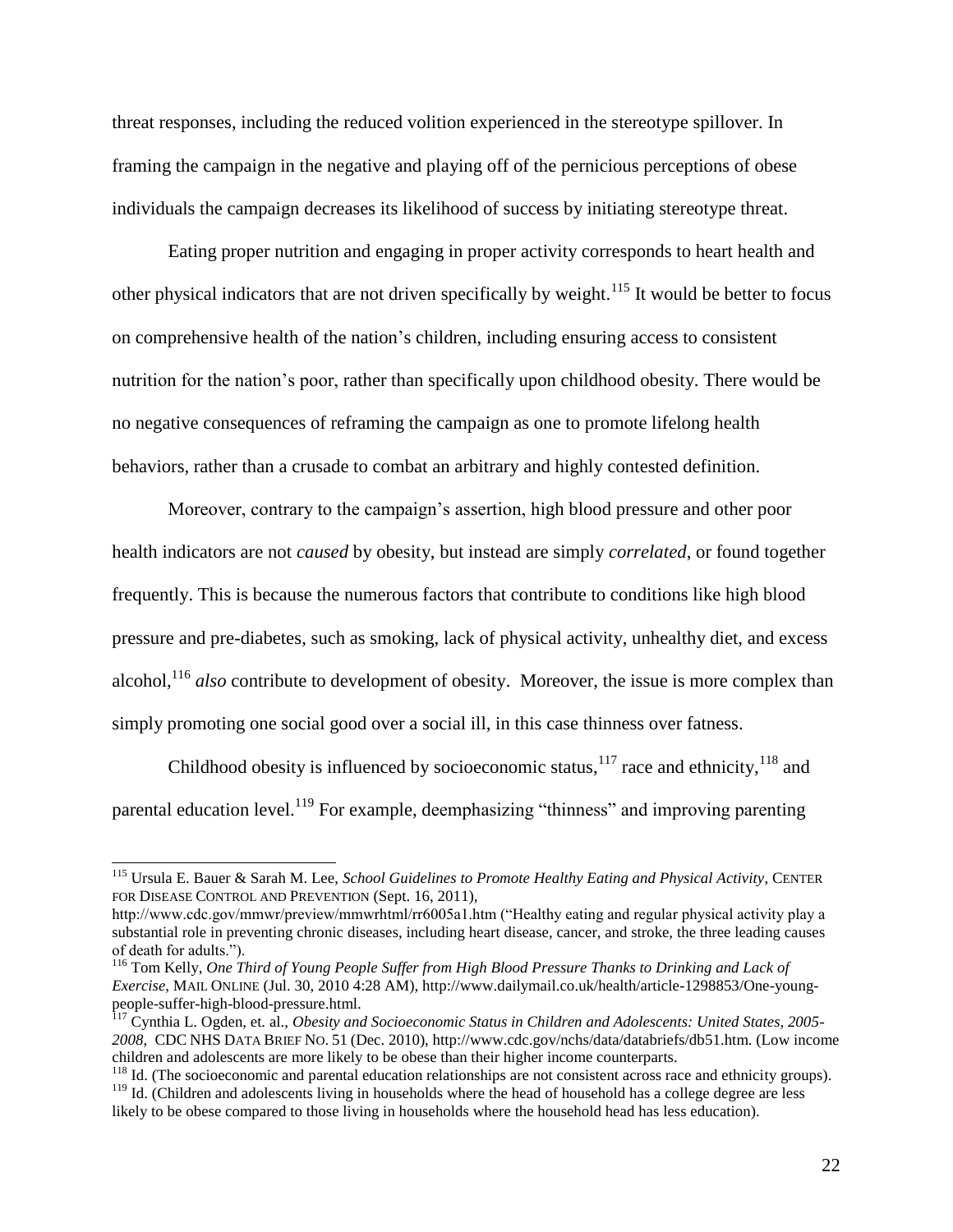skills have been proven to have an effect on "normalizing" children's weight gain – sometimes more so than direct dietary intervention.<sup>120</sup> Promoting weight loss suggests that thinness is the desired goal irrespective of health, and inherent in that message is the underlying assumption that fatness is undesirable thus perpetuating size discrimination.<sup>121</sup> Thus what is required is a reframing of the issue. Specifically, if health is the target, removing "fat" as a frame of reference and attending only to healthful behaviors regardless of weight consequences would go far further in promoting national longevity than the "war on obesity."  $^{122}$  If we must have a "war," it would be more effective to have a "war" on hypertension, a "war" on diabetes, a "war" on the actual conditions threatening life, rather than the largely aesthetic distinction that has limited implications for health.

## **C. Fat Acceptance Campaigns**

There have been some campaigns to increase fat acceptance, including both advertising and social movements. Dove instituted its "Campaign for Real Beauty" in 2004, in an effort to show "real" women of many sizes. Though the campaign was one of the first of its kind, and well received by many women as highly relatable, the campaign did meet with some criticism. Specifically, the campaign was deigned to sell a new line of "firming creams," indicating that any size is okay, so long as it isn't fat.<sup>123</sup> Objectively, moreover, none of the women were above

<sup>120</sup> Aphramor, *supra* note 17 at 317.

<sup>121</sup> Rich, *supra* note 2 at 354.

<sup>&</sup>lt;sup>122</sup> Aphramor, *supra* note 17 at 321 ("with lifestyle changes and independent of weight loss: 'reductions in BP [blood pressure] occur'; 'exercise training improves glucose tolerance and insulin sensitivity [markers for diabetes development]'; 'in medical terms, great health gains can be achieved if a patient's smoking, dietary, and exercise habits are improved to reduce risk factors' ... So too, 'exercise protects against non-insulin dependent diabetes and cardiovascular disease irrespective of BMI'.").

<sup>&</sup>lt;sup>123</sup> Jennifer L. Pozner, *Dove's "Real Beauty" Backlash*, WOMEN IN MEDIA AND THE NEWS (last accessed Apr. 6, 2013), http://www.wimnonline.org/articles/dovebacklash.html.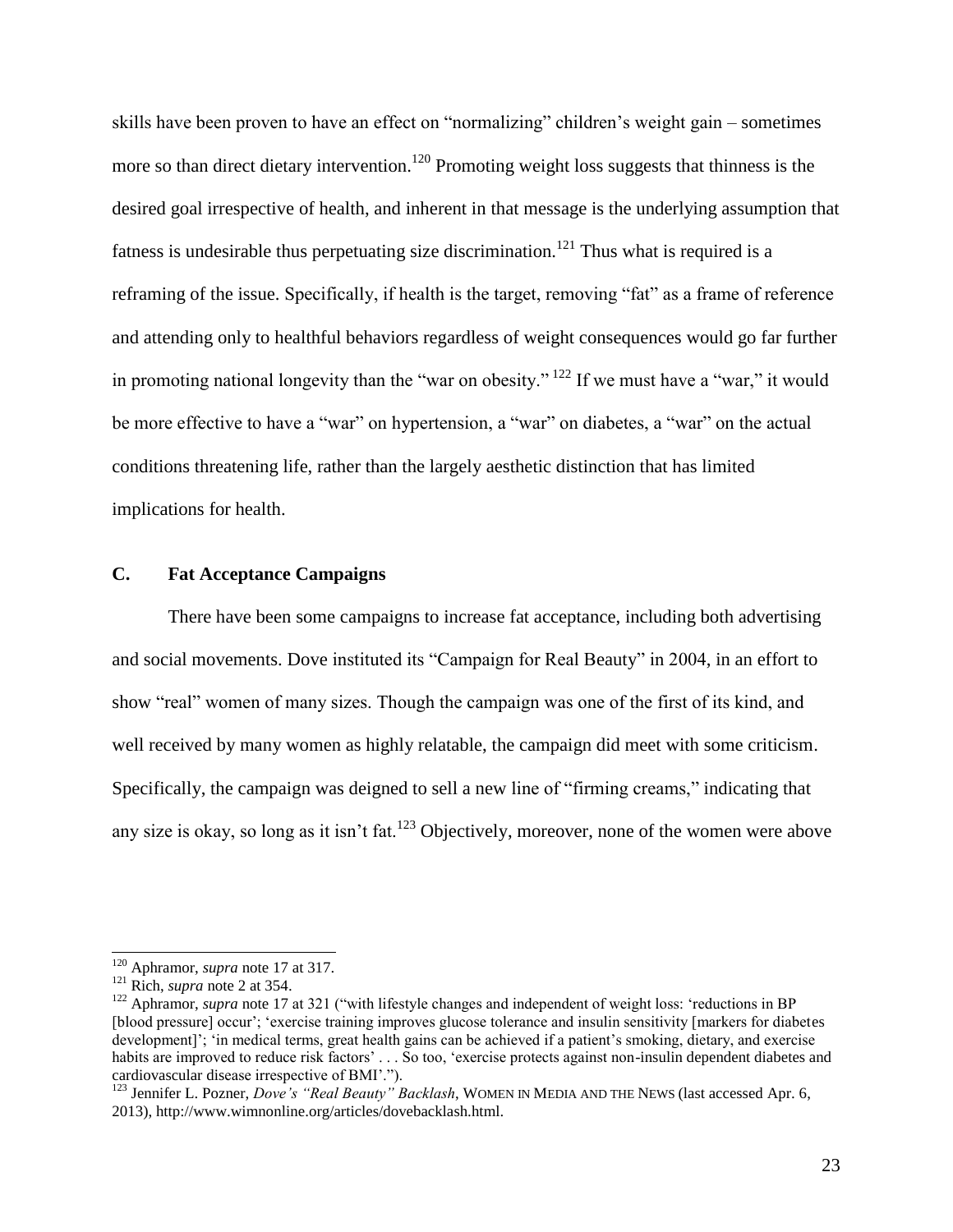roughly size  $12^{124}$  As 14 is the national average size for women, this indicates that roughly half the female population is 14 or above, and therefore remains unrepresented in the Real Beauty campaign. While the Dove campaign remains a revolutionary and "humanitarian" endeavor to promote the appreciation of women of more diverse appearance than traditional ads,<sup>125</sup> however it remains insufficient to combat the tidal wave of aspirational advertisement calling women to be thinner at any cost.

The National Association to Advance Fat Acceptance (NAAFA) uses advocacy, public education and support to "create healthy at every size initiatives with healthcare providers and including weight in Civil Rights protections for employment."<sup>126</sup> Similarly, the Obesity Action Coalition was formed in response to legislative recognition that patients affected by obesity were unrepresented in policy discussions.<sup>127</sup> In a slightly different trend, the Yale Rudd Center, though seeking to reduce weight stigma, also seeks to improve the world's diet and prevent obesity.<sup>128</sup>

If the true cure for toxic speech is an abundance of palliative speech then, as a remedial measure, such groups hold there should be requirements prescribing the influx of more balanced representation of obese individuals.<sup>129</sup> News representations should rely on sound science and recognize conflicts of interest.<sup>130</sup> Stereotypes and the use of obese persons merely for the

<sup>&</sup>lt;sup>124</sup> Seth Stevenson, *When Tush Comes to Dove: Real Women, Real Curves, Really Smart Ad Campaign*, SLATE (Aug. 1, 2005 10:15 AM),

http://www.slate.com/articles/business/ad\_report\_card/2005/08/when\_tush\_comes\_to\_dove.html.  $125$  Id.

<sup>&</sup>lt;sup>126</sup> *About Us*, NATIONAL ASSOCIATION TO ADVANCE FAT ACCEPTANCE (last accessed Apr. 2, 2013), http://www.naafaonline.com/dev2/.

<sup>&</sup>lt;sup>1</sup> *About Us*, Obesity Action COALITION (last accessed Apr. 8, 2013), http://www.obesityaction.org/about-us. <sup>128</sup> Who We Are, YALE RUDD CENTER FOR FOOD POLICY AND OBESITY (last accessed Apr. 8, 2013), http://www.yaleruddcenter.org/who\_we\_are.aspx.

<sup>&</sup>lt;sup>129</sup> *About Us*, NATIONAL ASSOCIATION TO ADVANCE FAT ACCEPTANCE (last accessed Apr. 2, 2013), http://www.naafaonline.com/dev2/.

<sup>130</sup> *Guidelines for the Portrayal of Obese Persons in the Media*, YALE RUDD CENTER FOR FOOD POLICY AND OBESITY (last accessed Apr. 8, 2013),

http://www.yaleruddcenter.org/resources/upload/docs/what/bias/media/MediaGuidelines\_PortrayalObese.pdf.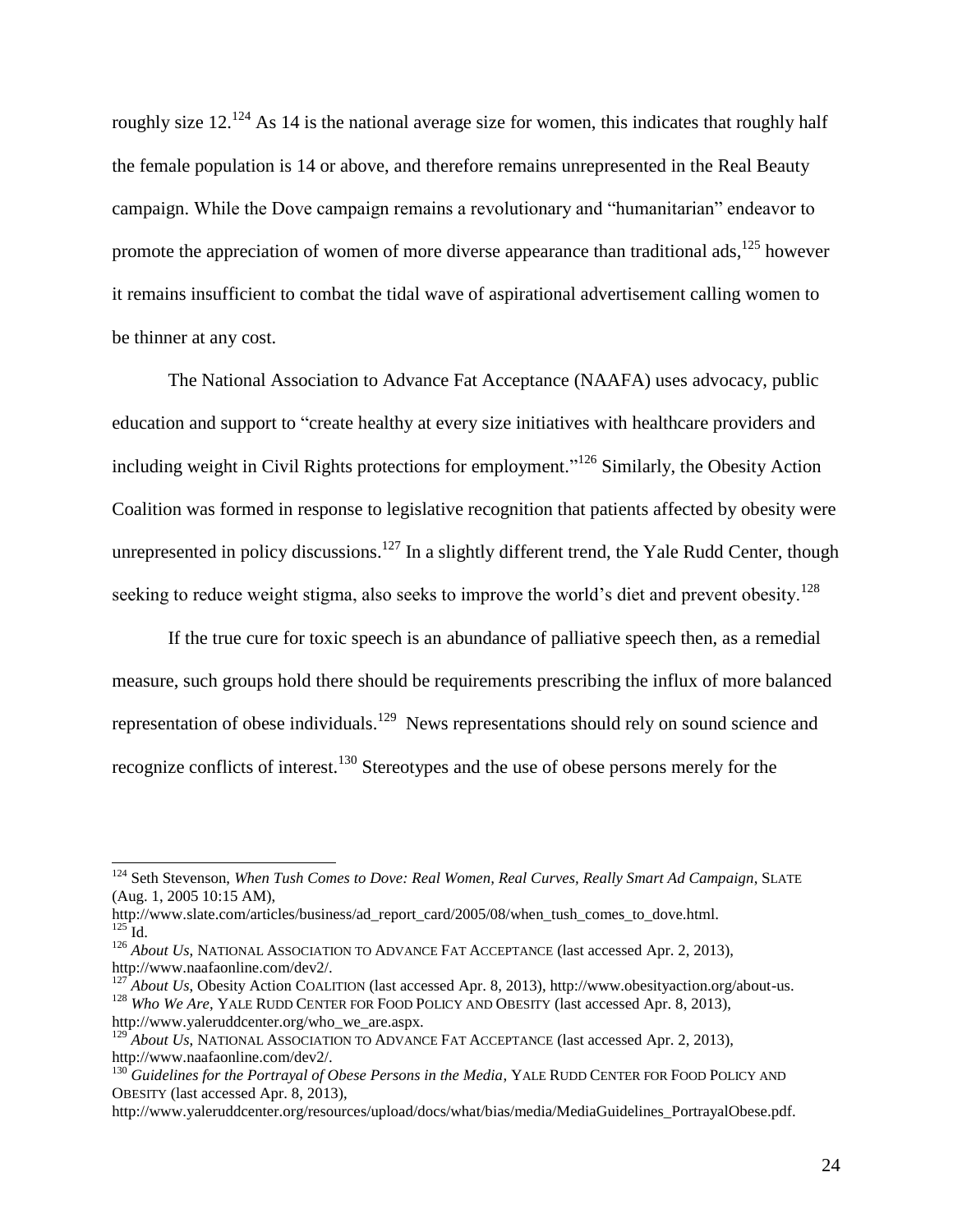purposes of humor should be avoided.<sup>131</sup> Obese persons in cinema and television should be represented in equal proportion to their presence in society.<sup>132</sup> Moreover, they should be represented in leading roles, with complex and substantial character development and as romantic interests, not simply as fodder for comedic mockery or as grotesque caricatures.<sup>133</sup>

#### **V. A Framework for Obesity-Based Hate Speech Regulation**

The government's ability to compel speech is as similarly limited as it's ability to proscribe it.<sup>134</sup> Jeremy Waldron defines hate speech as group libel, fallacious publications that shame, demean, denigrate and silence. Current representations of obese individuals in the media constitute group libel, a harm of which warrants regulation under the precedent set forth in Beauharnais. However, a simpler methodology may be suggested, which would reconcile Sunstein's prescription for counter speech, and Waldron's proscription of hate speech, and would require the government to regulate only itself. In regulating only the State and its actions First Amendment confrontation would be avoided, and individual liberties of non-state actors would not be implicated.

Specifically, the government should begin by reframing its own discourse on obesity by calling off the war on fat. Instead focusing on initiatives that will further healthful behaviors. Moreover, State actors should be precluded from perpetuating the stereotypes of obesity. For example, the Centers for Disease Control and Prevention (CDC) should refrain from trying to "prevent obesity", and focus solely on nutrition and physical activity.<sup>135</sup> The inclusion of obesity is driven primarily due to its ease of comprehension by a populace acculturated to fear fat. Fat

l  $^{131}$  Id.

 $^{132}$  Id.

<sup>133</sup> Id.

<sup>&</sup>lt;sup>134</sup> Wooley v. Maynard, 430 U.S. 705, 714 (1977) ("the right of freedom of thought protected by the First Amendment against state action includes both the right to speak freely and the right to refrain from speaking at all"). <sup>135</sup> Overweight and Obesity, CENTER FOR DISEASE CONTROL AND PREVENTION (last accessed Apr. 8, 2013), http://www.cdc.gov/obesity/. Guided by the Division of Nutrition, Physical Activity, and Obesity.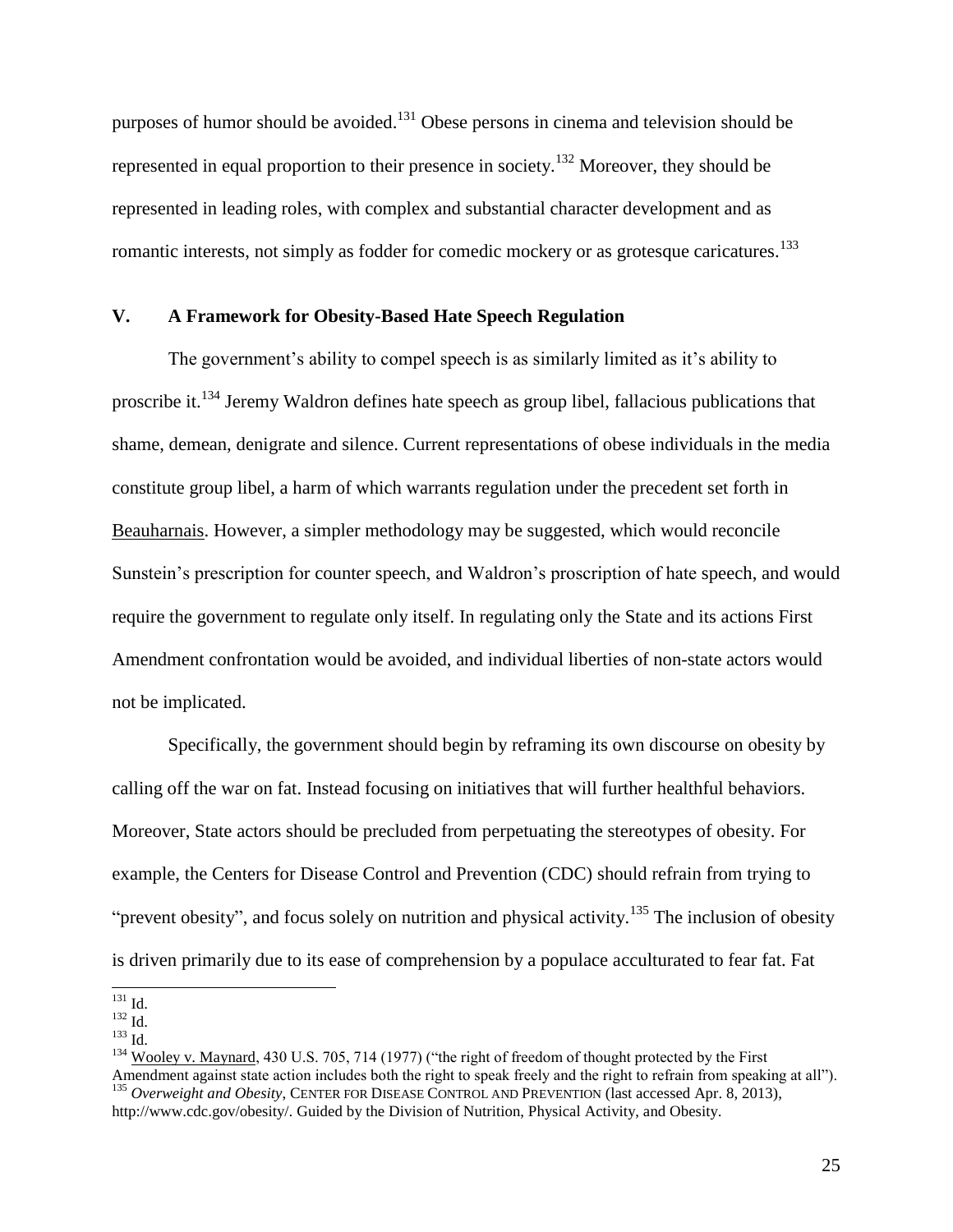people serve as socially sanctioned scapegoats<sup>136</sup> thanks to culturally entrenched somatophobia,<sup>137</sup> which is perpetuated by the government utilizing obesity as a catchall for a number of complex and diverse physiological processes and conditions. The CDC note that Body Mass Index, or definitional obesity, is only one of many indicators of potential health risks.<sup>138</sup> Just as important are the individual's waist circumference, implicating fat distribution, as well as other risk factors pertaining to lifestyle related diseases, such as hypertension or physical inactivity.<sup>139</sup> Though government agencies thereby recognize the complexity of obesity causality and its implications for health, they continue to promote weight loss as a panacea for premature morbidity, despite the fact that very few effective strategies exist to help the already obese lose weight.<sup>140</sup> In light of such conflicting evidence based on questionable scientific methodology, it is irresponsible for the government to maintain a position that creates a moral epidemic where a medical epidemic does not exist. Public policy favors the interest of the libeled over that of anyone wishing to intentionally or negligently spread fallacy,  $141$  including the government itself. Thus in order to promote the free speech ideals of equality and self-determination, the State must cease from perpetuating the morality-based characterization of weight by redefining the epidemic and the government's remedial efforts in terms of consistently quantifiable conditions.

Moreover such reframing should extend to media entities that receive government funding. Specifically, the United States Government heavily subsidizes mass media, and

<sup>136</sup> Aphramor, *supra* note 17 at 334.

 $^{137}$  Id

<sup>138</sup> *Defining Overweight and Obesity*, CENTERS FOR DISEASE CONTROL AND PREVENTION (April 27, 2012), http://www.cdc.gov/obesity/adult/defining.html.

<sup>139</sup> Id*.*

<sup>140</sup> Robert H. Eckel and Ronald M. Krauss, *American Heart Association Call to Action: Obesity as a Major Risk Factor for Coronary Heart Disease*, 97 CIRCULATION: J. AMERICAN HEART ASSOCIATION 2099, 2100 (1998), http://circ.ahajournals.org/content/97/21/2099.

<sup>141</sup> Tsesis, *supra* note 18 at 498 (citing Gertz v. Robert Welch, Inc., 418 U.S. 323, 341 (1974)).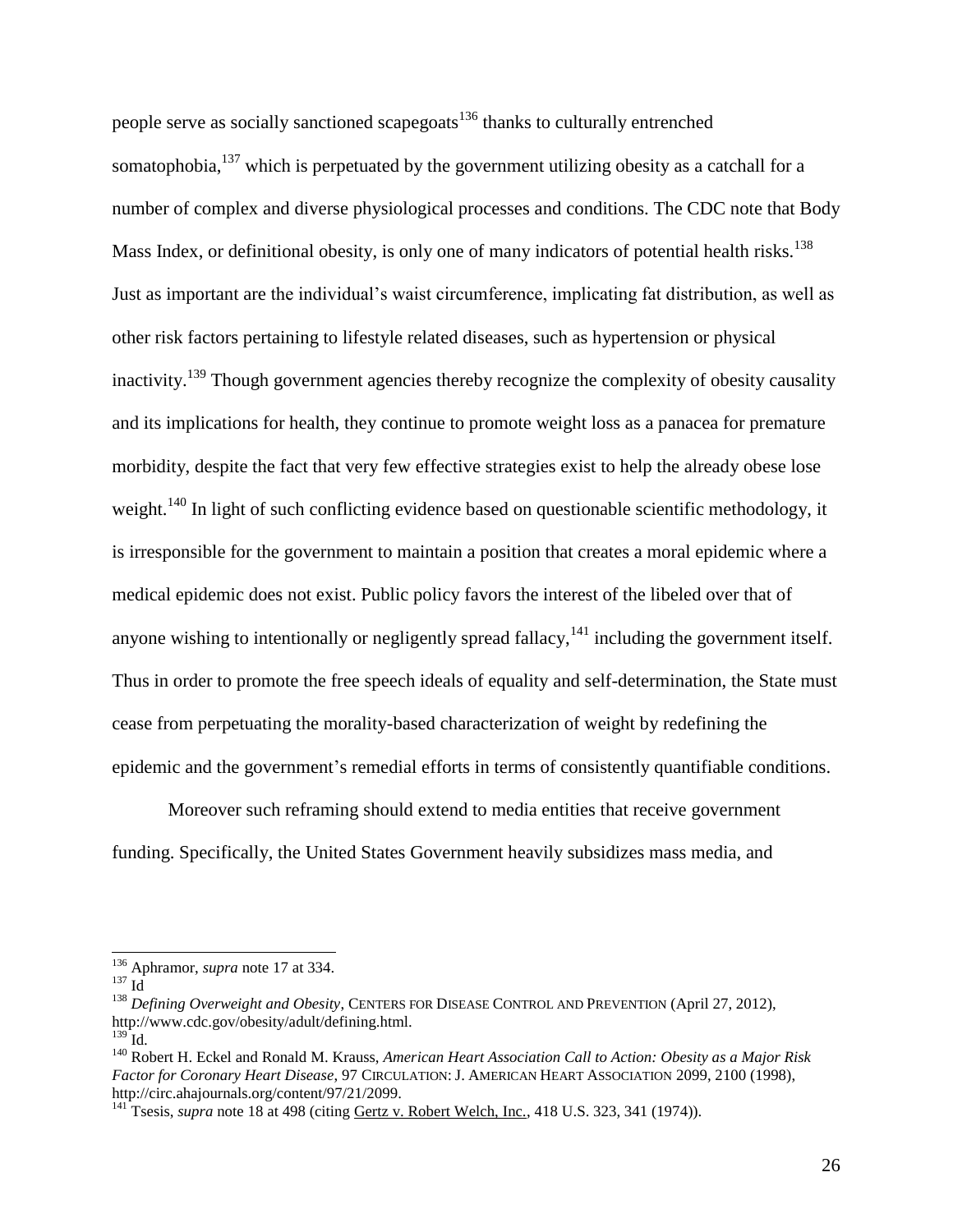specifically news outlets.<sup>142</sup> If news media were required to follow the prescriptions of the Yale Rudd Center, including making reports on obesity founded in legitimate science, noting the source of funding for the study and any conflicts of interest, there would not only be an influx of positive and even-handed speech to counter the stereotypes spouted elsewhere, but a corresponding decrease in stereotype perpetuation by the news media themselves. The purveyors who receive government funding or benefit could choose to alter their representations of obesity, or not to receive the government support. By regulating its own discourse, and the related impact on stigma, bias and stereotype threat, the government would effectively serve its social interest in order and morality, without impinging on personal liberties.

#### **Conclusion**

l

Given the harms inherent in group libel, including cognitive, emotional, social and economic consequences borne by the individual within the group, there is a societal interest in limiting or addressing such expression. Because such speech is false, portraying inaccurate or overly generalized characterizations of groups, it is of low social value. Moreover, because it both creates and perpetuates stereotypes it contributes to stereotype threat and discrimination thereby perpetrating a particularized trauma on the subjects of the expression. This combination of low value and high social harm argues strongly for the regulation of such media representations.

Though Congress may "make no law . . . abridging the freedom of speech," in sustaining laws that protect and promote invective filled expression, the U.S. government in fact officially condones and encourages the curtailing of speech for effected groups. Whether legislating

<sup>&</sup>lt;sup>142</sup> Laura McGann, *Separation of News and State? How Government Subsidies Bouyed Media*, NEIMAN JOURNALISM LAB (Jan. 28, 2010, 12:01 A.M.), http://www.niemanlab.org/2010/01/separation-of-news-and-state-howgovernment-subsidies-buoyed-media/. (Indicating that postal subsidies and statutorily required public notices account for a significant portion of news purveyor's revenues).